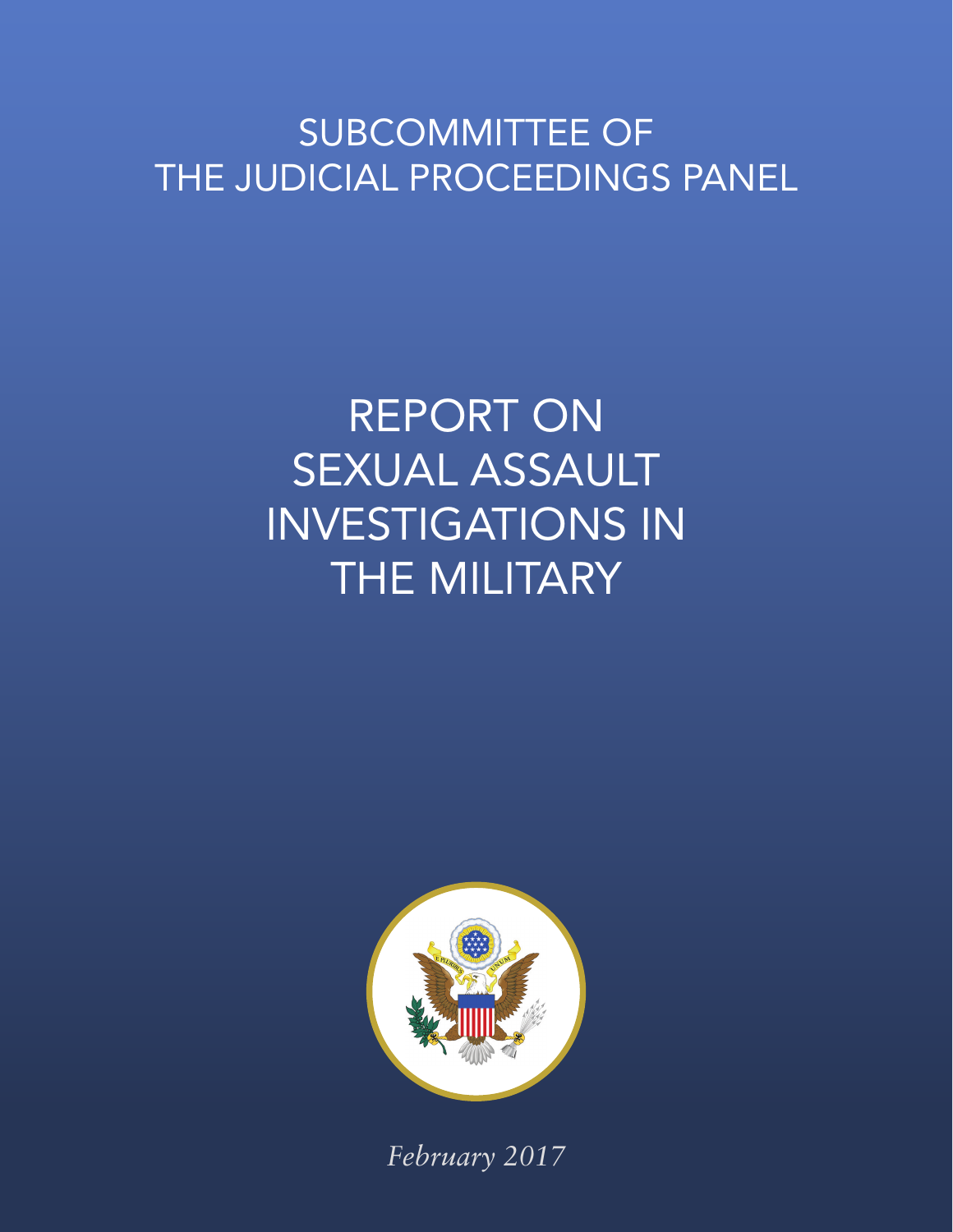# SUBCOMMITTEE TO THE JUDICIAL PROCEEDINGS PANEL

**CHAIR** The Honorable Barbara S. Jones

# **MEMBERS**

Ms. Lisa Friel The Honorable Elizabeth Holtzman Ms. Laurie Kepros Dean Lisa Schenck, Colonel (Retired), U.S. Army Professor Lee Schinasi, Colonel (Retired), U.S. Army Brigadier General James Schwenk, U.S. Marine Corps, Retired Ms. Jill Wine-Banks

> **STAFF DIRECTOR** Captain Tammy P. Tideswell, JAGC, U.S. Navy

### **DEPUTY STAFF DIRECTOR**

Lieutenant Colonel Patricia H. Lewis, Deputy Staff Director, JAGC, U.S. Army

# **CHIEF OF STAFF** Mr. Dale L. Trexler

## **DESIGNATED FEDERAL OFFICIAL** Ms. Maria Fried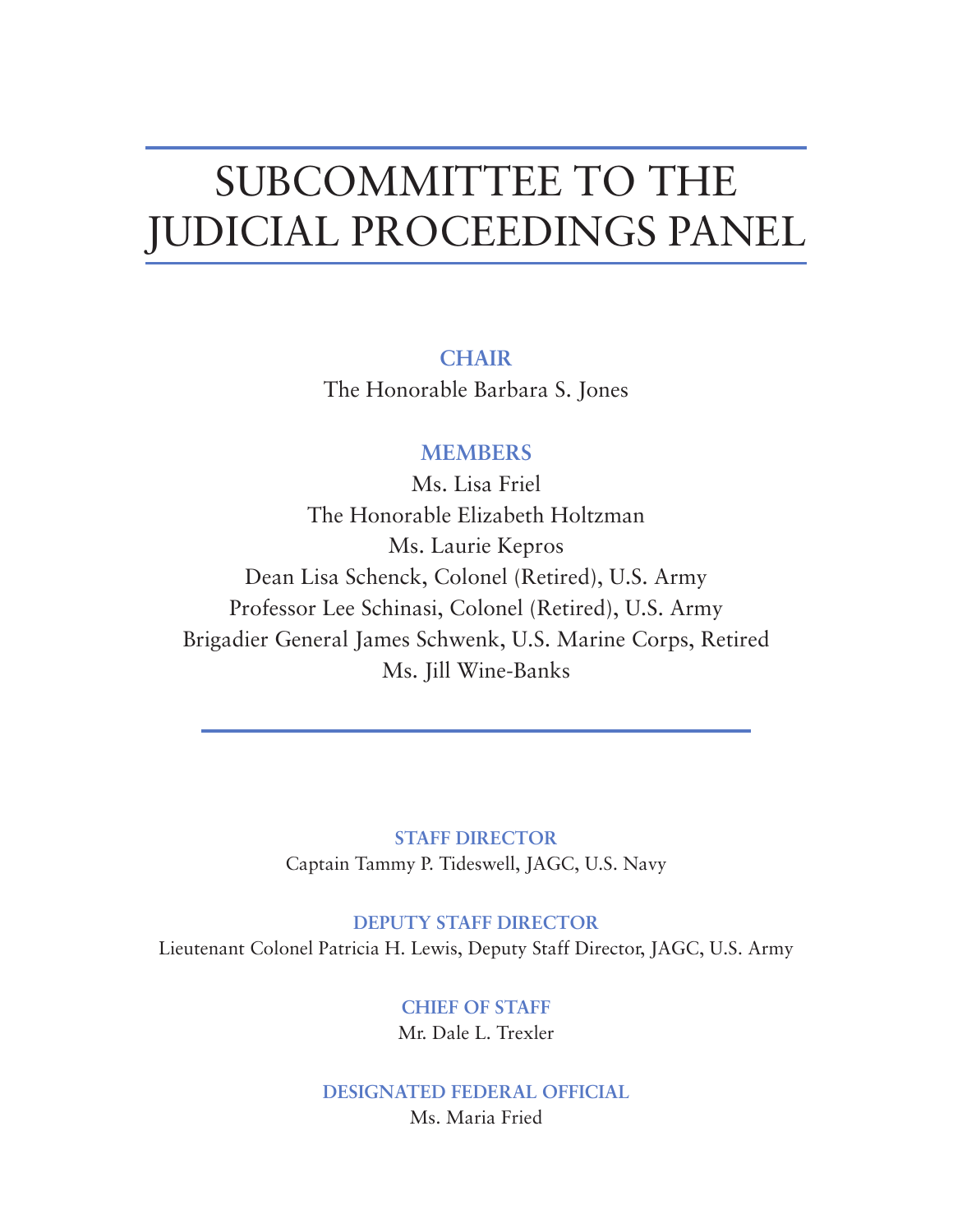

#### **JUDICIAL PROCEEDINGS PANEL SUBCOMMITTEE** 875 N. RANDOLPH STREET **ARLINGTON, VA 22203-1995**

February 17, 2017

#### MEMORANDUM FOR MEMBERS OF THE JUDICIAL PROCEEDINGS PANEL

#### SUBJECT: Report of the Subcommittee

On April 9, 2015, the Secretary of Defense established this Subcommittee to support the Judicial Proceedings Panel in its duties under Section 576(d) of the National Defense Authorization Act for Fiscal Year 2013. Following the Secretary's objectives and at the request of the Judicial Proceedings Panel, the Subcommittee conducted military installation site visits throughout the United States and Asia. Based upon information received during these site visits, the Subcommittee undertook additional research of several topics. The Subcommittee has completed its review on the topic of sexual assault investigations and submits to the Judicial Proceedings Panel its report with our assessment, conclusions, and recommendations.

arbara

Barbara S. Jones Subcommittee Chair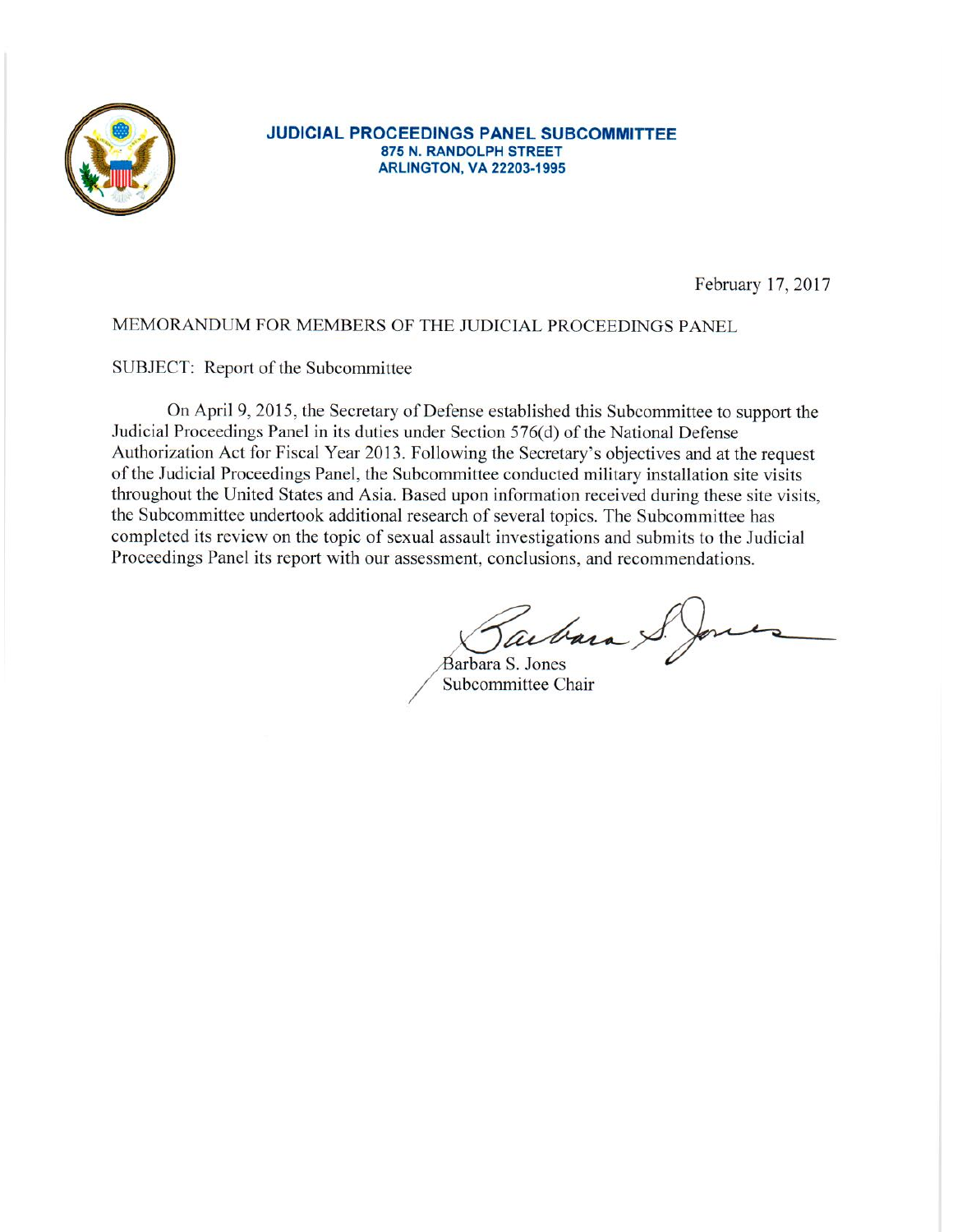# Executive Summary

## **SUBCOMMITTEE REPORT TO THE JUDICIAL PROCEEDINGS PANEL ON SEXUAL ASSAULT INVESTIGATIONS IN THE MILITARY**

From July through September 2016, members of the Judicial Proceedings Panel (JPP) Subcommittee, at the request of the JPP, spoke to more than 280 individuals—all involved in the military justice process, from 25 military installations in the United States and Asia—about the investigation, prosecution, and defense of sexual assault offenses.

On the basis of information received at the site visits, the Subcommittee identified several topics to present to the JPP and a need to conduct additional research on some of those topics. Therefore, the Subcommittee decided to issue separate reports on each of the identified subjects. The Subcommittee issued its first report in December 2016 on the subject of military defense counsel resources and experience in sexual assault cases.

This second report focuses on military sexual assault investigations and on Department of Defense (DoD) policies that place responsibility for all sexual assault investigations with the military criminal investigative organizations (MCIOs).<sup>1</sup> It reflects both comments made to Subcommittee members during site visits and the Subcommittee's independent research. The Subcommittee reviewed relevant statutes, DoD policies, the Report of the Response Systems to Adult Sexual Assault Crimes Panel (the RSP), and witness testimony provided to the JPP. The Subcommittee also collected information from DoD and the military Services through formal requests for information and received testimony from a Supervisory Criminal Investigator within the DoD Office of Inspector General in order to fully inform its recommendations to the JPP. The Subcommittee met in September, October, and December of 2016 and in January 2017 to review and deliberate on the information that it had received on the topic of investigations. The Subcommittee will continue to meet in 2017 and will publish additional reports based on information received at the site visits.

While the Subcommittee was formulating this report and its recommendations, the DoD Office of Inspector General provided the Subcommittee with an excerpt of a proposed policy change to DoD investigative policies that directly affects one of the recommendations we were reviewing. If implemented as expected in early 2017, the change would allow the MCIOs to obtain the assistance of other military law enforcement agencies in conducting sexual assault investigations, something not currently permitted but identified as an issue during the Subcommittee's site visits. The Subcommittee therefore considered the DoD proposal in making its recommendation below, with the understanding that the revised policy provided to the Subcommittee in draft will be adopted and published in the very near future.

The Subcommittee makes five recommendations about military sexual assault investigations.

<sup>1</sup> MCIOs are the U.S. Army Criminal Investigation Command, Naval Criminal Investigative Service, and Air Force Office of Special Investigations. These organizations, which are typically responsible for investigating more serious crimes, also perform other force protection or intelligence-gathering missions.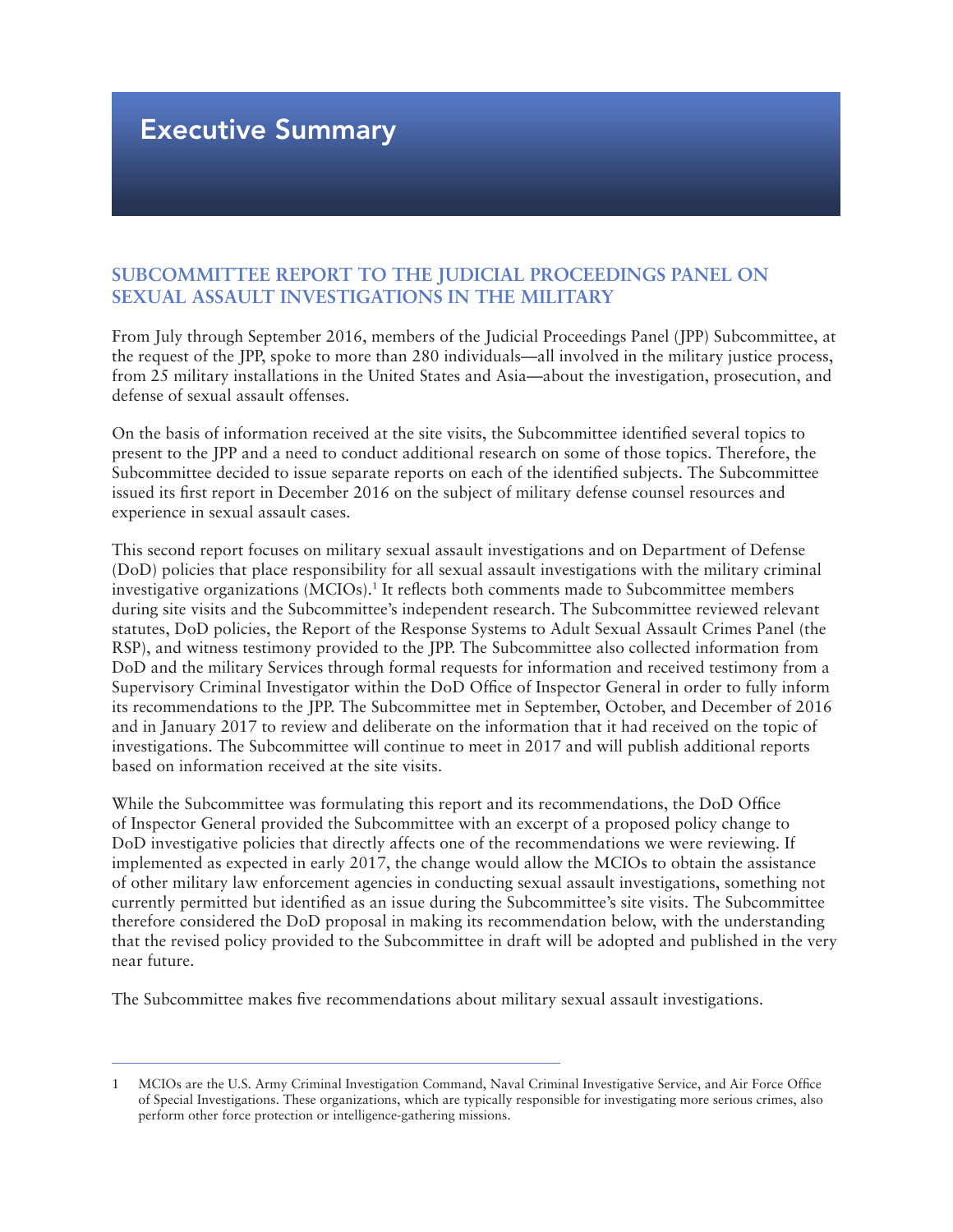*Recommendation 1:* **Allow MCIOs to use non-MCIO resources for some sexual contact and sexual assault cases. MCIOs have substantial and sophisticated expertise in the investigation of sexual assault cases. The Subcommittee heard, however, that the MCIOs are spread too thin and their ability to investigate the penetrative and other cases requiring more investigative expertise is seriously hampered—largely because of policies that require them to investigate every case of sexual contact as well as sexual assault.**

**The Subcommittee believes this policy should be changed in order to ensure that MCIOs can focus on the most serious sexual assault cases. Under new policy guidance for the MCIOs developed by the Department of Defense Office of Inspector General, Service law enforcement agencies would be allowed to assist the MCIOs with sexual assault investigations, under the supervision of the MCIOs.**

**Therefore, the Subcommittee recommends that the policy guidance be implemented as soon as possible and that one year after its implementation, the Department of Defense Office of Inspector General assess whether this policy has been effective in ensuring that the MCIOs focus on the most serious sexual assault cases. As part of its assessment, the DoD Office of Inspector General should conduct site visits at several installations and seek information, preferably on a non-attribution basis, directly from special agents in the field.**

**The Subcommittee also recommends that the advisory committee that follows the JPP, the Defense Advisory Committee on Investigation, Prosecution, and Defense of Sexual Assault in the Armed Forces, monitor the effects of this DoD policy and make findings and recommendations to the Secretary of Defense as it deems appropriate.**

*Recommendation 2:* **Ensure prompt initial victim interviews. It is critical that the initial interview of the victim by MCIOs or other law enforcement agencies be conducted promptly after MCIOs receive a report of sexual assault. Yet the Subcommittee heard frequent complaints that the MCIOs' initial interviews were being substantially delayed, often because special victims' counsel or victims' legal counsel were unavailable to attend the interview.**

**The Subcommittee recommends that the Secretary of Defense take the necessary steps to ensure that special victims' counsel and victims' legal counsel (1) have the resources to schedule and attend the initial victim interview promptly after a report of sexual assault and (2) receive the training necessary to recognize the importance of a prompt victim interview by the MCIO to an effective and just prosecution.**

*Recommendation 3:* **Remove impediments to thorough victim interviews. The Subcommittee heard complaints from all MCIO special agents interviewed that various impediments prevented or discouraged them from conducting victim interviews that were as thorough as they consider necessary. Specifically, they felt procedures and policies discouraged or prohibited investigators from asking any question that could be perceived as "confrontational" during either the initial or the follow-up interview even when, in their professional judgment, such questions were vital to address conflicting statements given by the victim or other evidence contradicting the victim's account. They also felt investigations were impeded by policies and procedures that discouraged them from conducting follow-up interviews. The Subcommittee accordingly recommends that the Secretary of Defense identify and remove these and any other identified barriers to thorough questioning of the victim by MCIOs or other law enforcement agencies.**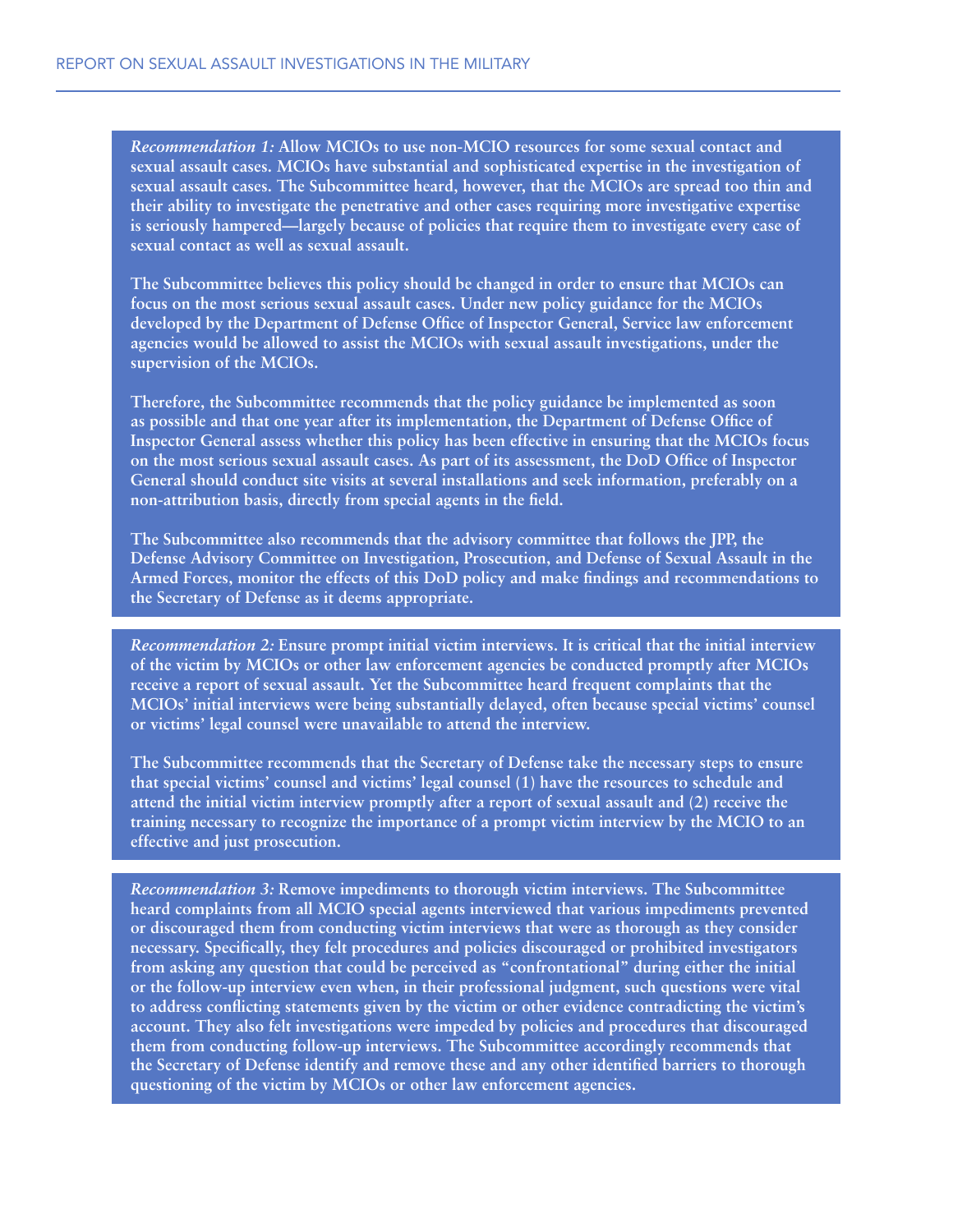*Recommendation 4:* **Examine and remove impediments to MCIO access to tangible evidence. The Subcommittee heard numerous complaints that investigators have difficulties obtaining evidence from the victim, particularly information on cellular phones or other digital devices. Investigators said the reasons that victims and/or their attorneys gave for not turning over cellular and digital devices included the financial loss to the victim when investigators retain the phone for forensic analysis and privacy concerns over the vast amount of personal information typically contained on a smartphone. These concerns, while legitimate, can be minimized or eliminated by modern forensic techniques for imaging and searching digital devices. Therefore, the Subcommittee recommends that the Secretary of Defense examine these problems and develop appropriate remedies that address victims' legitimate concerns and ensure that sexual assault investigations are complete and thorough.**

*Recommendation 5:* **Reduce delays at forensic laboratories. The Subcommittee heard complaints from MCIOs and prosecutors that the length of time it takes to obtain results from forensic laboratories' testing of evidence impedes the timely completion of sexual assault investigations. Therefore, the Subcommittee recommends that the Secretary of Defense review the resources, staffing, procedures, and policies at forensic laboratories within the Department of Defense to ensure more expeditious testing of evidence by forensic laboratories.**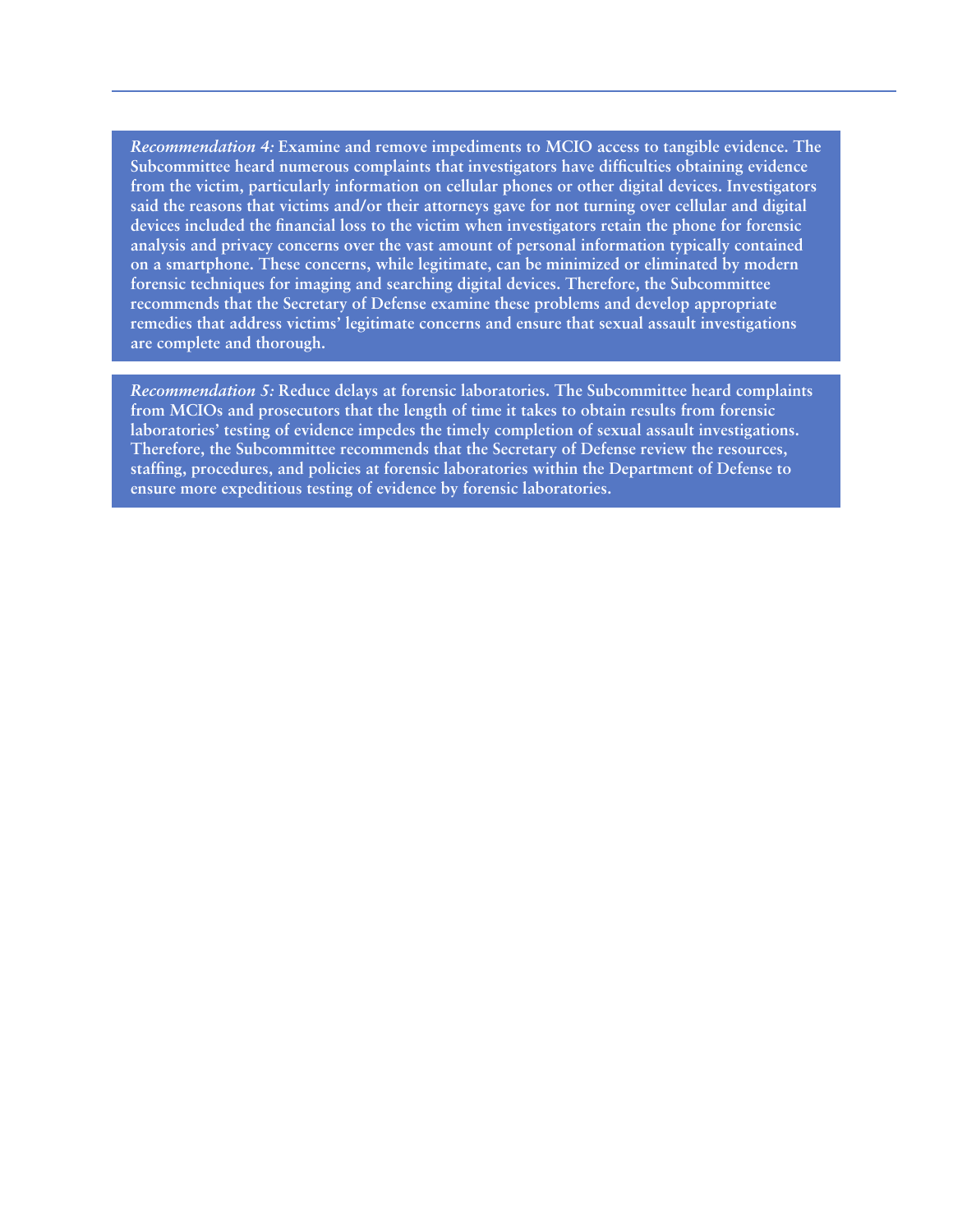# Sexual Assault Investigations in the Military

From July through September 2016, members of the Judicial Proceedings Panel (JPP) Subcommittee, at the request of the JPP, spoke to more than 280 individuals from 25 military installations in the United States and Asia involved in the military justice process; these conversations focused on the investigation, prosecution, and defense of sexual assault offenses.2 Discussions were held without attribution so that Subcommittee members could hear candid perceptions of the military's handling of sexual assault cases from the men and women who are investigating and litigating those cases. The Subcommittee spoke to groups of military prosecutors, defense counsel, special victims' counsel/ victims' legal counsel, paralegals, and investigators, as well as commanders, sexual assault response coordinators, victim advocates, and victim-witness liaisons from all military Services.

On the basis of the information received during these site visits, the Subcommittee determined that it would have to conduct further research into several topic areas so that its recommendations to the JPP would be fully informed. The Subcommittee held meetings in September, October, and December of 2016, and in January 2017 in order to develop the information and research needed to report on issues identified at the site visits. In December 2016, the Subcommittee completed its research on the subject of military defense counsel resources and experience in sexual assault cases and issued its first report. The Subcommittee will continue to meet in 2017 to examine other issues and publish additional reports. This report summarizes site visit comments and the Subcommittee's research into military sexual assault investigations and Department of Defense (DoD) policies affecting sexual assault allegations, including policies that place responsibility for all sexual assault investigations with the military criminal investigative organizations (MCIOs).<sup>3</sup>

## **I. MCIO INVESTIGATORS LACK NECESSARY DISCRETION AND RESOURCES IN HANDLING SEXUAL ASSAULT ALLEGATIONS**

#### **A. Site Visit Information**

Investigators in every military Service explained that a number of factors have stretched their resources and eliminated their discretion in investigating alleged cases of sexual assault. Perhaps the most often cited problem is that MCIOs are no longer able to refer the less serious cases to other military law enforcement agencies, even when the MCIO investigators say those other agencies have adequate training for doing so. Prior to January 2013, sexual contact offense cases, as opposed to penetrative offense cases, were generally handled by military police investigators, with some variation among the Services. With the DoD policy change in 2013, MCIOs have been required to investigate every sexual assault allegation, regardless of the severity of the alleged offense.4 The pre-2013 approach allowed

<sup>2</sup> A list of the installations visited and Subcommittee members participating in each site visit is enclosed with this report.

<sup>3</sup> MCIOs include the U.S. Army Criminal Investigation Command, Naval Criminal Investigative Service, and Air Force Office of Special Investigations. These organizations, which are typically responsible for investigating more serious crimes, also perform other force protection or intelligence-gathering missions.

<sup>4</sup> *See* Glossary, Dep't. of Def. Instruction 5505.18, Investigation of Adult Sexual Assault in the Department of Defense [*hereinafter* DoDI 5505.18], January 25, 2013 (incorporating Change 2, June 18, 2015) ("It is DoD policy that . . .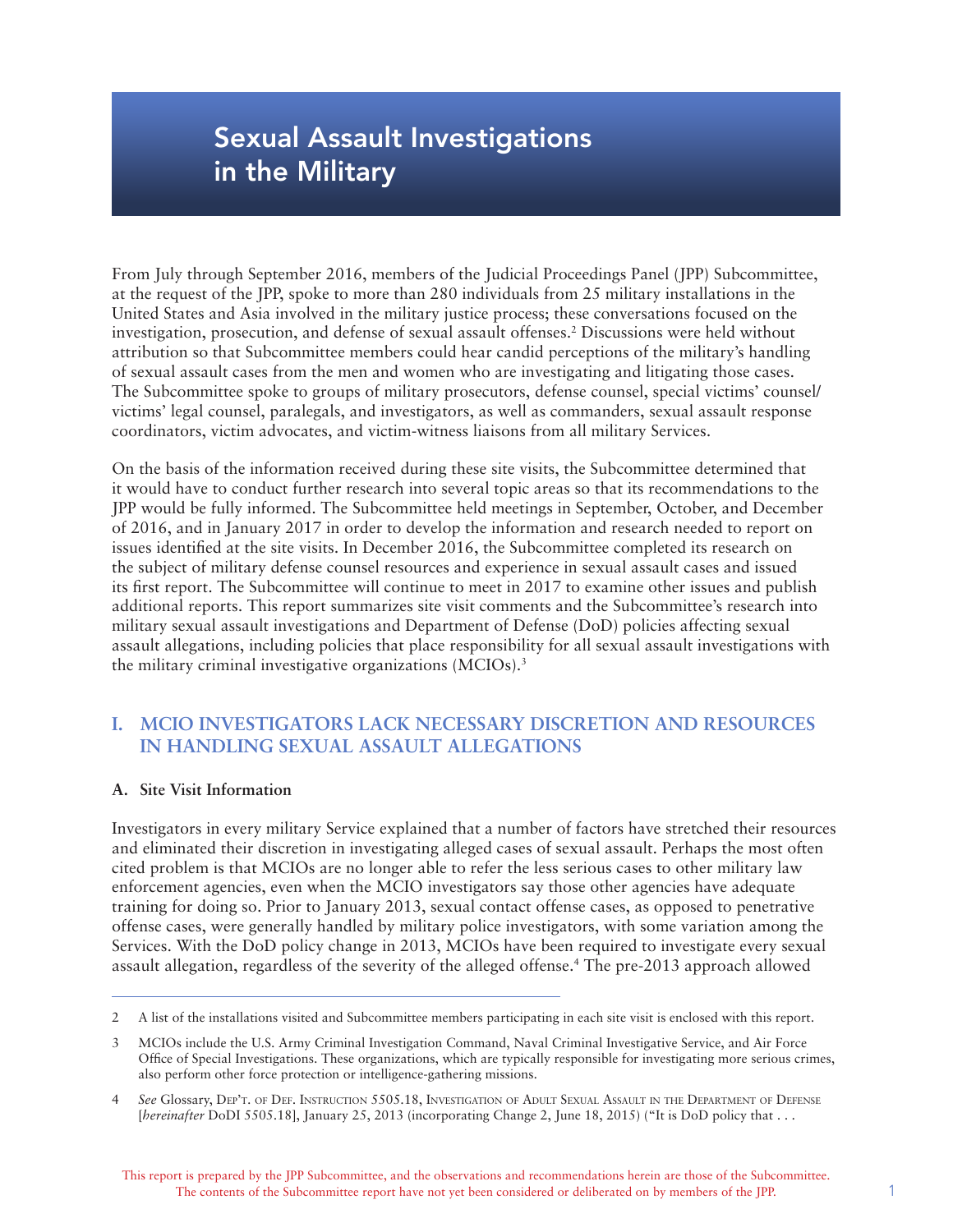MCIO special agents discretion to determine which offenses were more appropriately handled by military police investigators or by the accused's unit, depending on the severity of the allegation and on the victim's desire to participate in an investigation. MCIO investigators almost universally felt that the 2013 policy change has severely strained MCIO resources and undermined their ability to investigate more serious sex offenses effectively and thoroughly. At several installations, special agents reported that these difficulties have lowered morale within their organizations.

A majority of agents emphasized that investigations involving sexual contact offenses, though often less complex than a rape case, must be given the same emphasis, time, and resources as the most serious sexual assault offenses. Sexual contact cases include such cases as a touching of the shoulder or the buttocks, or an attempted kiss on the mouth.<sup>5</sup> Investigators within the MCIOs also noted that even when the reported facts of what allegedly took place make prosecution of these sexual contact offenses unlikely, they are still required to devote significant time and resources to investigate them. Further, as sexual offenses make up an increasing share of MCIOs' caseloads—investigators at one installation stated that 60%–80% of their cases involve sexual assault allegations—the bulk of their work involves intensive, lengthy investigations.

The investigators from each Service also identified other situations in which they felt that their specialized training and experience in sexual assault investigations were diverted from the most serious sex offenses. As one example, they pointed to some cases referred to MCIOs by a sexual assault response coordinator (SARC).<sup>6</sup> They said that if a SARC reports an allegation to an MCIO, the MCIO must treat the allegation as a sexual assault even if the alleged facts do not meet all of the elements of the crime (e.g*.*, what occurred was actually a simple assault or no crime at all). Once reported by a SARC, investigators stated, it is very difficult for investigators to reclassify these incidents as non-sex offenses or noncriminal behavior, and these incidents must be fully investigated.

Another example of their lack of discretion involved sexual assaults reported by a third-party witness rather than the putative victim. In some instances, the MCIO investigators told the Subcommittee members, a third party reports an incident as a possible sexual assault and the apparent victim disagrees with this assessment, disputing either the facts alleged or the need for a criminal investigation. Special agents from the MCIOs told the Subcommittee that they are required to vigorously pursue all of these third-party reports, even if the victim does not want to cooperate or disagrees with the alleged facts. One agent highlighted a case in which he had to interview the victim's friends and family despite her express desire that the complaint not be investigated at all and that neither her friends nor family be contacted.

Military Criminal Investigative Organizations (MCIOs) will initiate investigations of all offenses of adult sexual assault of which they become aware, as listed in the Glossary, that occur within their jurisdiction regardless of the severity of the allegation." "Sexual assault" is defined in the Glossary as "An intentional sexual contact characterized by the use of force, threats, intimidation, abuse of authority, or when the victim does not or cannot consent." The term "sexual assault" includes aggravated sexual contact and abusive sexual contact in violation of Article 120 of the Uniform Code of Military Justice [UCMJ].).

<sup>5</sup> 10 U.S.C. § 920 (UCMJ, art. 120). *See infra* note 10. Sexual contact cases represent a wide range of criminal behavior and may be disposed of in a variety of ways, from a general court-martial—typically reserved for more serious offenses—to non-judicial punishment or a written admonition.

<sup>6</sup> *See* U.S. Dep't of Def. Directive 6495.01, Sexual Assault Prevention and Response (SAPR) program, ¶ 4e(1) (Jan. 23, 2012) (Incorporating Change 2, Effective January 20, 2015) ("The SARC shall serve as the single point of contact for coordinating appropriate and responsive care for sexual assault victims. SARCs shall coordinate sexual assault victim care and sexual assault response when a sexual assault is reported.").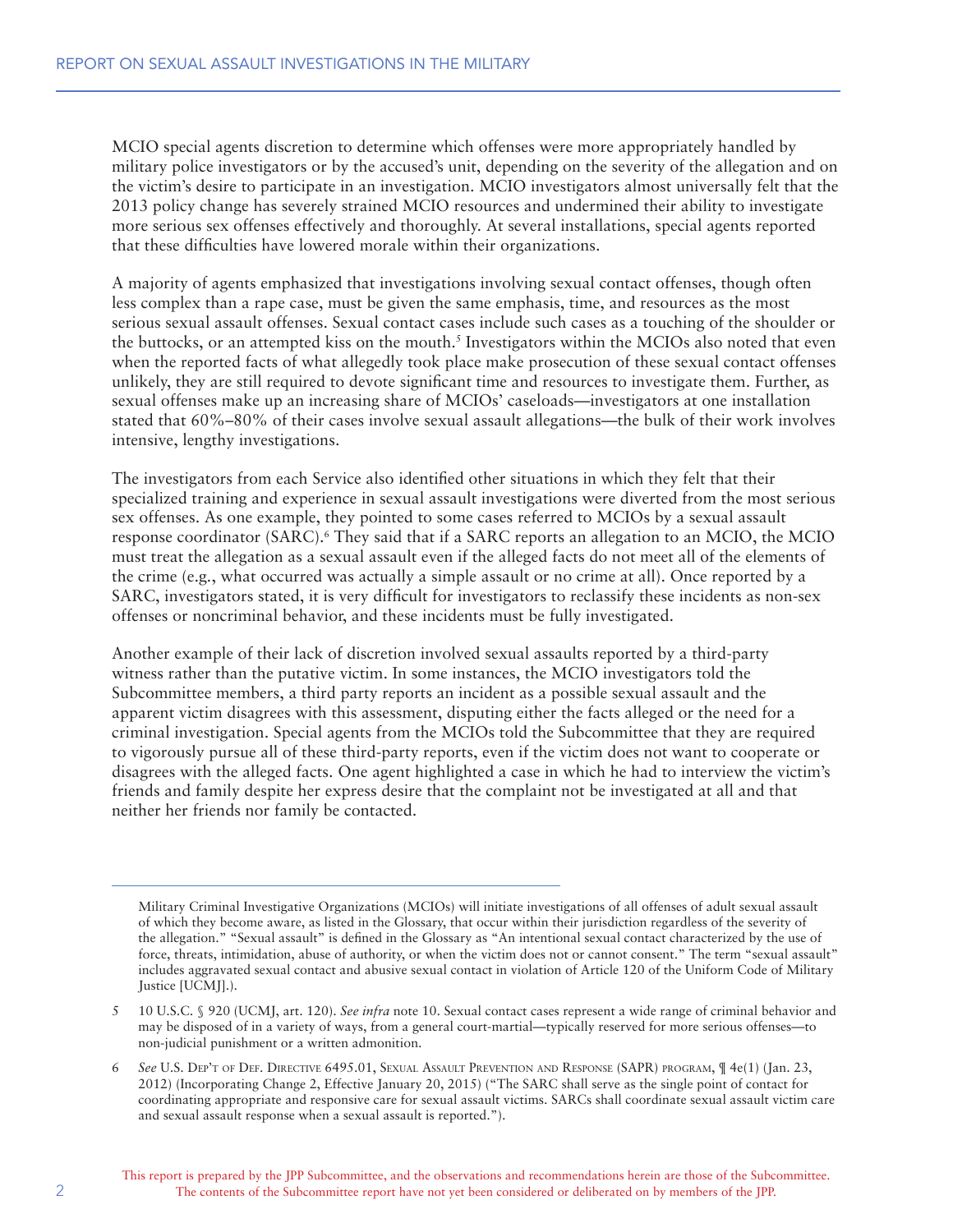In addition, investigators noted an ever-growing number of administrative requirements for sexual assault investigations, which contribute to the strain of having to investigate every reported sexual contact offense. The burdensome administrative tasks described by investigators included additional requirements for documenting investigative activity, retaining evidence, and generating duplicative internal reports within the MCIO.

#### **B. Other Sources of Information**

#### *1. Revisions to the definition of sexual contact in Article 120, Uniform Code of Military Justice (UCMJ).*

As noted by participants on the site visits, changes made to the definition of sexual contact under Article 120 of the UCMJ in 2012 expanded the number and type of potential offenses that now fall under the purview of the MCIOs.7 The 2012 version of Article 120 made the touching of *any* body part for sexual gratification a sexual offense. All offenses under this statute are punishable with up to seven years' confinement and a dishonorable discharge.<sup>8</sup> Previous versions of the statute limited sexual contact crimes to the touching of certain areas of the body—the genitalia, anus, groin, breast, inner thigh, or buttocks of any person; an unwanted touching of other areas of the body was treated as a simple assault, which is a less serious, non-sex offense.<sup>9</sup> In 2016, just four years after expanding the definition of sexual contact offenses, Congress passed legislation that will once again narrow the range of conduct considered a sexual offense.10 While this law may reduce the number of sexual contact cases that the MCIOs investigate, the reduction will take place very gradually, and all offenses occurring prior to the new legislation's effective date (June 2017, at the earliest) would be governed by the broad definition now in effect. In addition, the new legislation will not solve the primary problem identified by the MCIOs: the diversion of their specialized expertise and experience from more serious sexual assault cases.

#### *2. Report of the Response Systems to Adult Sexual Assault Crimes Panel.*

The Response Systems Panel (RSP), an advisory panel succeeded by the JPP, also commented in its June 2014 report on the impact of the January 2013 DOD policy change, explaining how it significantly increased MCIOs' caseloads:

Historically, Army Criminal Investigation Command (Army CID) investigated all adult sexual assault cases for the Army, while the Naval Criminal Investigative Service (NCIS) and Air Force Office of Special Investigations (AFOSI) often referred some nonpenetrative (e.g., unwanted touching) sexual assault offenses to Marine Corps Criminal

<sup>7</sup> Appendix 23, Analysis of Punitive Articles, Paragraph 45, Article 120—Rape and Sexual Assault Generally, Manual for Courts-Martial, United States (2012). This change was effective for all offenses committed on or after June 28, 2012.

<sup>8</sup> Exec. Order No. 13740, 81 Fed. Reg. 65,175 (Sept. 22, 2016).

<sup>9 10</sup> U.S.C. § 920(t) (Act of Jan. 6, 2007, effective Oct. 1, 2007–June 27, 2012).

<sup>10</sup> Section 5430 of the National Defense Authorization Act for Fiscal Year 2017 defines sexual contact as "touching, or causing another person to touch, either directly or through the clothing, the vulva, penis, scrotum, anus, groin, breast, inner thigh, or buttocks of any person, with an intent to abuse, humiliate, harass, or degrade any person or to arouse or gratify the sexual desire of any person. Touching may be accomplished by any part of the body or an object." This legislative provision incorporates proposed statutory language authored by the JPP Subcommittee and adopted by the JPP in its REPORT ON ARTICLE 120 OF THE UNIFORM CODE OF MILITARY JUSTICE (February 2016). The effective date for this change will be designated by the President, and shall occur no later than two years after enactment of the legislation. National Defense Authorization Act for Fiscal Year 2017, Pub. L. 114-328, § 5430, 130 Stat. 2000 (2016).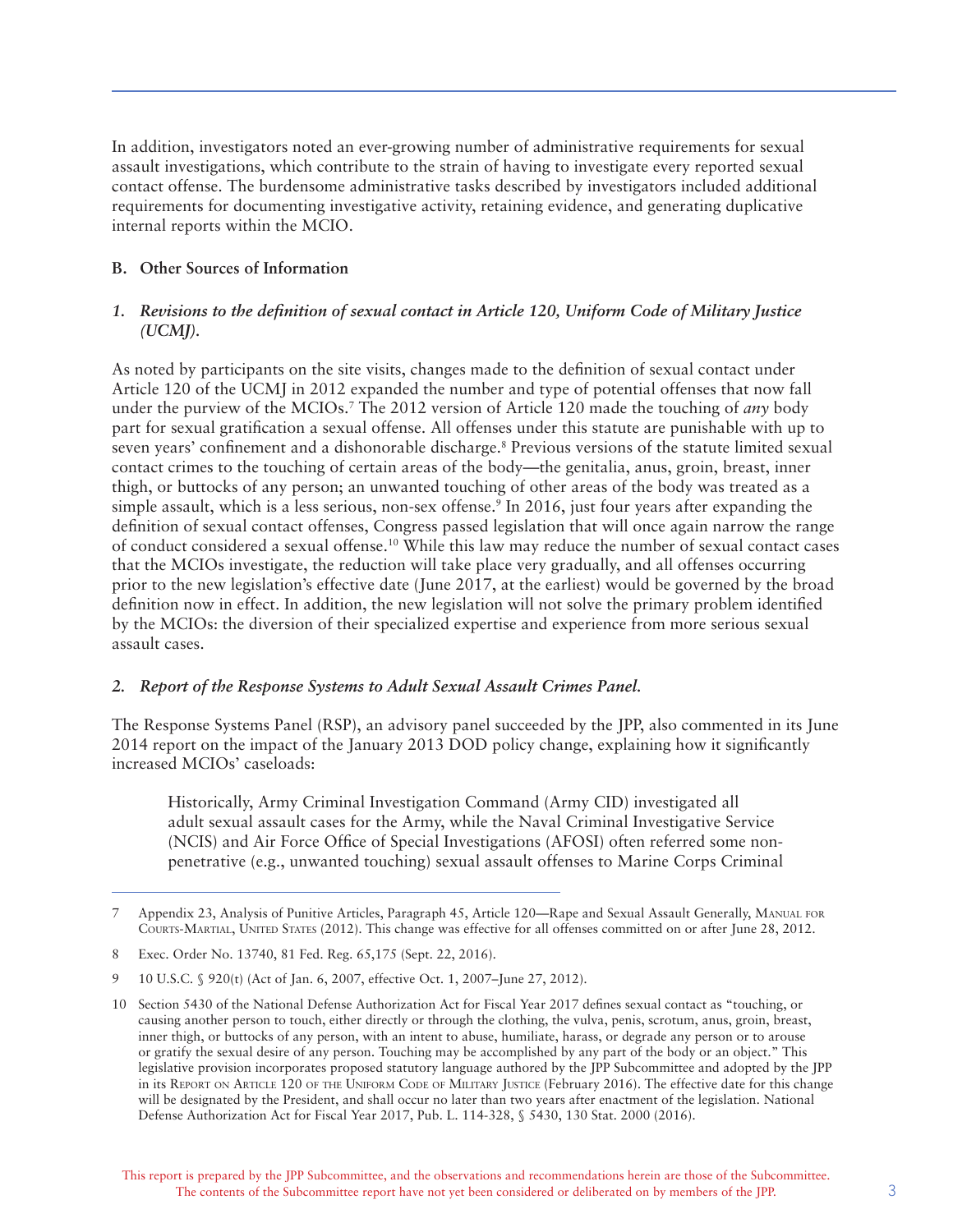Investigation Division (Marine Corps CID) agents and Air Force Security Forces investigators, respectively. Since the January 2013 policy change requiring that all adult sexual assault cases be investigated by the MCIOs, cases previously investigated by Marine Corps CID and Air Force Security Forces investigators have shifted to NCIS and AFOSI, significantly increasing their case loads.<sup>11</sup>

After finding that the various military law enforcement agencies other than the MCIOs are also qualified to investigate sexual assault offenses, and particularly "touching offenses," the RSP recommended (in RSP Recommendation 89) that

The Secretary of Defense direct the commanders and directors of the military criminal investigative organizations to authorize the utilization of Marine Corps Investigation Division, military police investigators, and/or security forces investigators to assist in the investigation of some non-penetrative sexual assault cases under the direct supervision of a special victim unit investigator to retain oversight.<sup>12</sup>

On December 15, 2014, DoD approved this recommendation in part, referring the matter for further examination to the DoD Office of Inspector General (DoD IG), which is responsible for establishing law enforcement policies. Meanwhile, as reported above, MCIOs currently have to investigate both penetrative and contact cases, and they continue to feel that the addition of these non-penetrative (contact) cases to their already large caseloads overburdens them and reduces their ability to investigate the most serious sexual assault cases.

#### *3. Information presented to the JPP in April 2016.*

At its public meeting on April 8, 2016, the JPP heard testimony on the implementation of a Special Victim Capability within each of the military Services.13 The chiefs in charge of the MCIOs testified before the JPP that they continue to investigate all reports of sexual assault, referring none of their cases to the military police or security forces.14 The witnesses also described how the MCIOs have ensured that an increasing number of special agents have the training and expertise to investigate sexual assault cases.<sup>15</sup> According to a senior official in the Air Force Office of Special Investigations

15 *Id*. at 209–10, 217 (testimony of Mr. Guy Surian, U.S. Army, Deputy Chief of Investigative Operations, Investigative Policy and Criminal Intelligence, U.S. Army Criminal Investigation Command (CID), and Mr. Jeremy Gauthier, U.S. Navy,

<sup>11</sup> Report of the Response Systems to Adult Sexual Assault Crimes Panel [*hereinafter* RSP Report] 117–18 (June 2014), available at http://responsesystemspanel.whs.mil/Public/docs/Reports/00\_Final/RSP\_Report\_Final\_20140627.pdf. Note that Army CID's policy, in existence prior to DoD's 2013 directive, still allowed them to refer less serious offenses to the military police investigators, at their discretion.

<sup>12</sup> *Id.* at 40. In a footnote, the RSP REPORT explains that "special victim unit" is a "generic term for any unit designated to handle sexual assault and other crimes with a more vulnerable victim; police agencies use a variety of terms for these specialized units." *Id.* at 118, n.495.

<sup>13</sup> In the National Defense Authorization Act for Fiscal Year 2013, Pub. L. No. 112-239, § 573, 126 Stat. 1632 (2013), Congress required DoD and the Services to implement a "Special Victim Capability": it called for the Services to provide specially trained prosecutors, MCIO investigators, victim witness assistance personnel, paralegals, and administrative legal support personnel to collaborate in the handling of sexual assault reports. In response, DoD mandated that all sexual assault crimes (i.e., both penetrative and contact offenses) be investigated by the MCIOs, not by any other law enforcement agencies.

<sup>14</sup> See *Transcript of JPP Public Meeting* 210, 216 (April 8, 2016) (testimony of Mr. Guy Surian, U.S. Army, Deputy Chief of Investigative Operations, Investigative Policy and Criminal Intelligence, Headquarters, U.S. Army Criminal Investigation Command (CID)) (testimony of Mr. Kevin Poorman, U.S. Air Force, Associate Director, Criminal Headquarters, Air Force Office of Special Investigations.) ("We open [an investigation] on all sexual assaults falling within our jurisdiction.").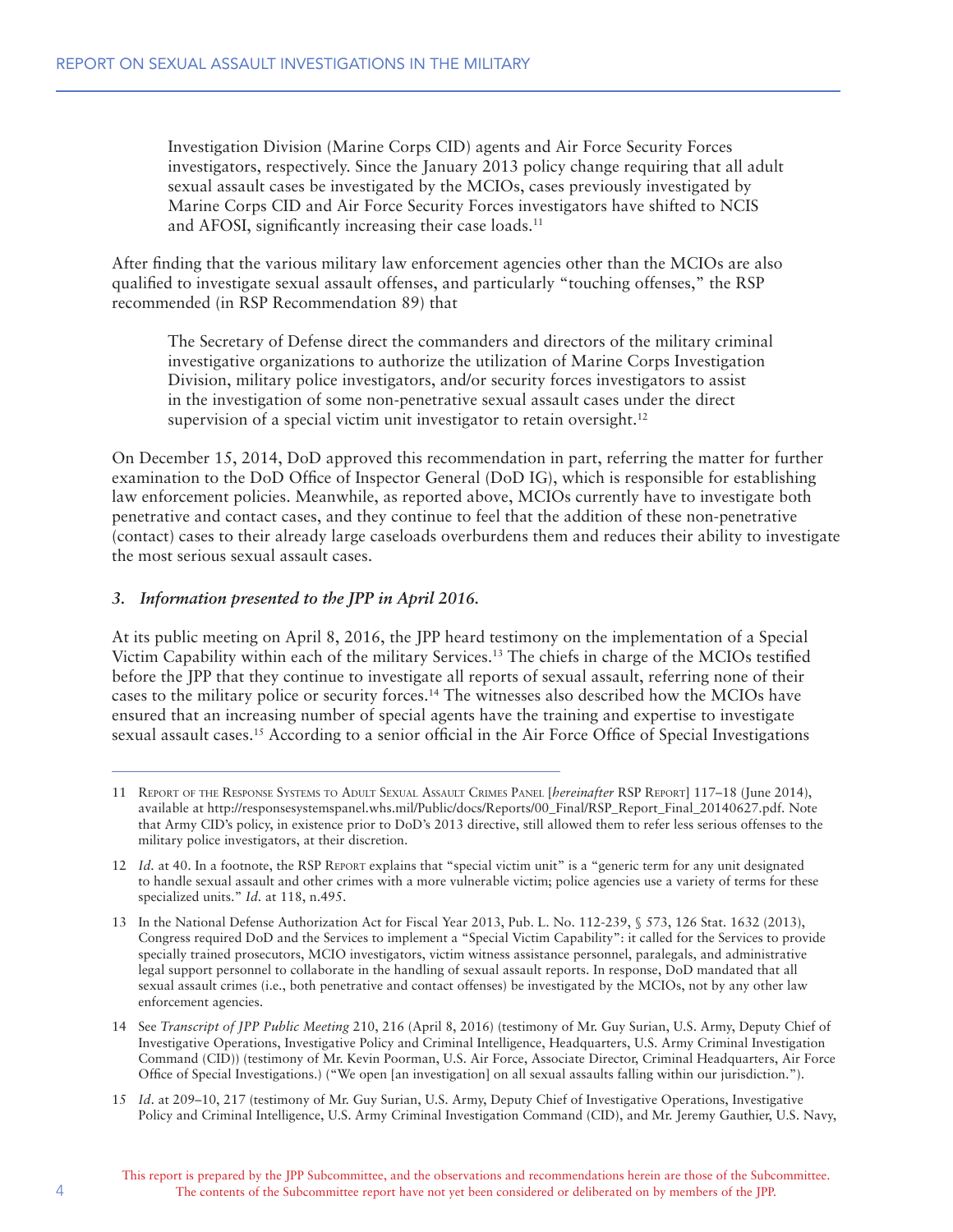(AFOSI), the quality of sexual assault investigations has improved in recent years, and AFOSI is completing investigations faster than in previous years.16 This assessment may be inconsistent with the reports of strained investigative resources repeated at every site visit; however, because the testimony relies in part on the DoD Inspector General's review of MCIO investigations conducted from 2012 to 2013, it may not reflect current trends.17

#### *4. Forthcoming changes in DoD investigative policies.*

On December 28, 2016, the Subcommittee received a letter from the DoD Acting Inspector General explaining that the Office of Inspector General has proposed revisions to DoD's policies concerning sexual assault investigations, and that DoD is in the final stages of reviewing and updating existing policies.18 The Acting Inspector General did not list all of the policy changes under consideration by DoD. However, he provided a relevant excerpt from the proposed modifications: the new policy would allow law enforcement agencies to "assist MCIOs while MCIOs investigate offenses of adult sexual assault." This policy, in draft form, states:

- a. Only the MCIOs will conduct the formal victim interview.
- b. The investigation will be considered an MCIO investigation and the responsible MCIO will provide direct supervision of all investigative work conducted by the DoD LEA [law enforcement agency] resources.
- c. Under no circumstances may an MCIO refer an adult sexual assault investigation to an installation LEA regardless of the severity of the offense.
- d. When LEA resources assist MCIOs with sexual assault investigations, the MCIO investigator will maintain full responsibility for the investigation and assign tasks. Before assisting the MCIOs, the LEA resources will receive training on the topics required in Paragraph 3.3 [of this instruction] by a certified MCIO sexual assault investigator. Ideally the LEA resources will receive the same training and certification as outlined in DoDI 5505.19 [Establishment] of Special Victim Investigation and Prosecution (SVIP) Capability within the Military

18 *See* Letter to the Chair of the Judicial Proceedings Panel from Mr. Glenn A. Fine, Acting Inspector General, Department of Defense Office of Inspector General to the Honorable Elizabeth Holtzman, Chair, JPP (Dec. 28, 2016) (providing the JPP with DoD's response to RSP recommendation 89 that alternate military law enforcement agencies should be allowed to assist with the investigation of non-penetrative sexual assault cases. DoD explained that it would implement RSP recommendation 89 by changing its existing policy on sexual assault investigations, DoDI 5505.18, *supra* note 4).

Deputy Assistant Director, Criminal Investigations and Operations Directorate, Naval Criminal Investigation Service Headquarters).

<sup>16</sup> *Transcript of JPP Public Meeting* 228–29 (April 8, 2016) (testimony of Mr. Kevin Poorman, U.S. Air Force, Associate Director, Criminal Headquarters, Air Force Office of Special Investigations.) ("As verified in the DoD IG 2015 assessment of the MCIO investigations in which 99 percent of our investigations collectively were found to be—that the investigations were sufficient. In the last two years we've also improved the median timeliness of our investigations from about 130 days on median to75 days on median. And we've sustained that median 75-day turnaround time for over a year now.") (Referring to the Dep't of Def. Inspector Gen., Report No. DODIG-2015-094, Evaluation of Military Criminal Investigative Organizations' Adult Sexual Assault Investigations (March 24, 2015) [Final], *infra* note 17.).

<sup>17</sup> *See* Dep't of Def. Inspector Gen., Report No. DODIG-2015-094, Evaluation of Military Criminal Investigative Organizations' Adult Sexual Assault Investigations 1 (March 24, 2015) [Final], *available at* http://www.dodig.mil/pubs/ report\_summary.cfm?id=6310. ("We evaluated 536 Military Criminal Investigative Organization (MCIO) investigations of sexual assaults with adult victims opened on or after January1, 2012, and completed in 2013….").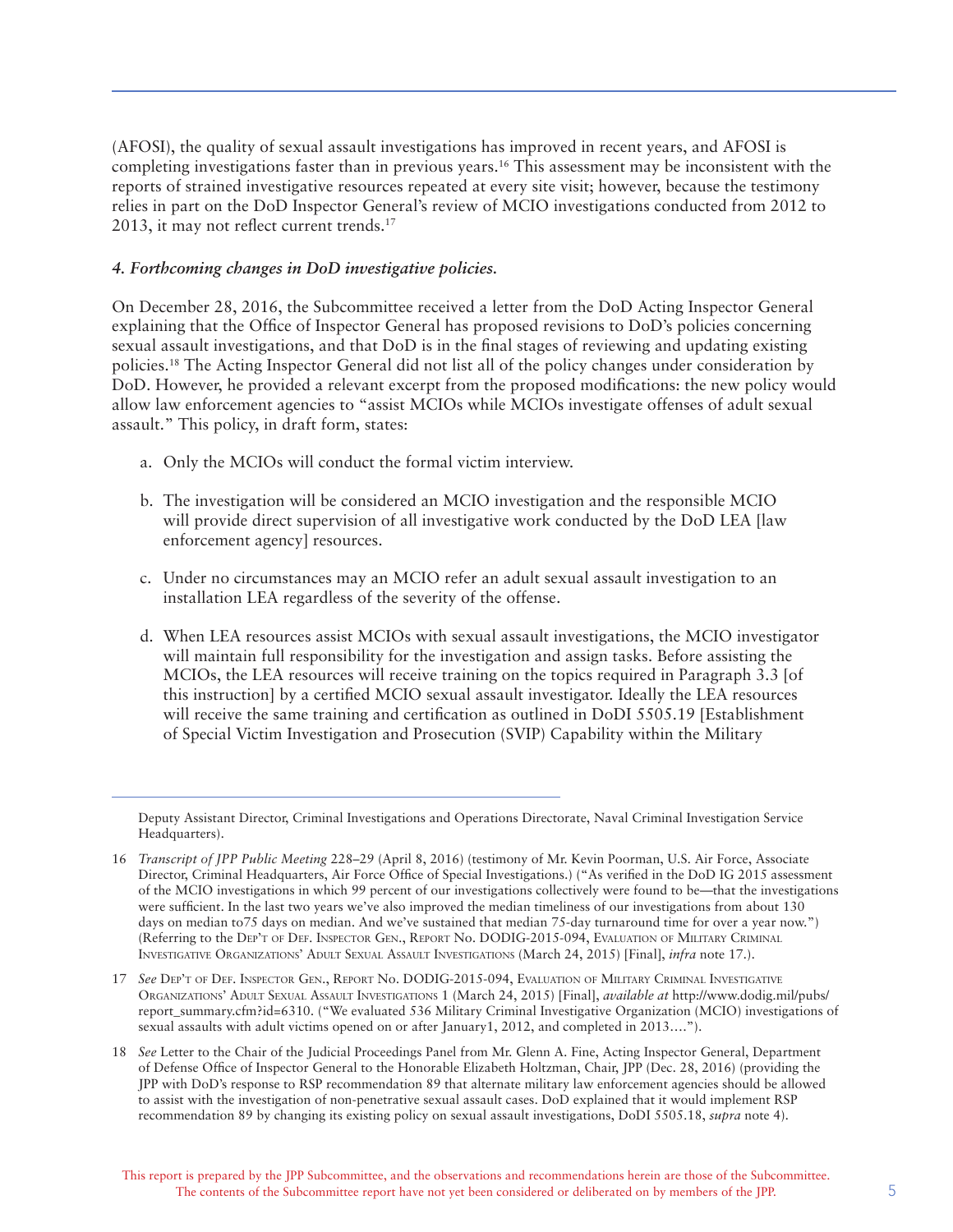Criminal Investigative Organizations (MCIOs)], which is required for MCIO sexual assault investigators.19

This policy proposal implements RSP Recommendation 89 (quoted above), and includes two requirements that were not specified in the RSP recommendation: that only the MCIOs will conduct the formal victim interview and that the assisting law enforcement agencies must receive the requisite training on sexual assault investigations before they can assist the MCIOs.

### **C. SUBCOMMITTEE ASSESSMENT AND RECOMMENDATIONS**

The changes in 2012 to Article 120 of the UCMJ and the changes in 2013 to DoD's policies concerning sexual assault investigations have significantly increased the volume of investigations for which the MCIOs are solely responsible. Collectively, these changes and other administrative policies have generated a flood of investigative activity for strong and weak, serious and less serious cases alike. Special agents at the site visits stressed that the increase in their caseload has severely strained their investigative resources and harmed their ability to pursue the most serious sex crimes in the manner they feel is appropriate. These individuals all concurred that the increase in their workload is primarily due to DoD's mandate that MCIOs investigate all reports of sexual contact—cases that may involve a relatively simple, onetime touching of the leg or buttocks rather than more serious and violent conduct.

The Subcommittee recommends implementing the December 2016 draft changes to DoD's sexual assault investigations policy. The proposal, if implemented, will provide the MCIOs with access to needed additional resources. Although MCIOs will remain responsible for all sexual assault investigations, permitting other law enforcement agencies to assist with those investigations should ease the current strain on MCIO resources and allow the MCIOs to focus on the most serious cases.

The Subcommittee further recommends that the new policy be closely monitored and thoroughly reviewed one year after it takes effect, and that the DoD Inspector General assess the effects of the new policy on the MCIOs' ability to focus their time and effort on the most serious cases of sexual assault. Because the Subcommittee found that its field interviews of investigators were essential to understanding the effects of statutory and policy changes, it also recommends that DoD's review should similarly incorporate site visits at several installations and interviews with special agents as well as military justice practitioners. During its field interviews, DoD should allow interview participants to speak without attribution in order to fully inform DoD's evaluation of the policy's effects.

Should the DoD review find that MCIOs continue to experience strains on their resources and the diversion of their expertise from the most serious sexual assault cases, then the DoD IG might consider allowing MCIOs to transfer full responsibility for some less serious sexual assault offenses, with the approval of a supervisor, to alternative military law enforcement agencies to address the problem. The Subcommittee does not make this recommendation now, in recognition that there are inherent difficulties in such transfers, including but not limited to accurately determining the seriousness of some offenses in the early stages of an investigation. The Subcommittee believes that it is prudent to give the IG's proposed policy changes a chance to be implemented before suggesting that more extensive policy changes are needed.

The JPP, together with its Subcommittee, will reach the end of its statutory term in September 2017. Therefore, it will not be able to monitor the effects of this policy or make additional recommendations

19 *Id*.

This report is prepared by the JPP Subcommittee, and the observations and recommendations herein are those of the Subcommittee. The contents of the Subcommittee report have not yet been considered or deliberated on by members of the JPP.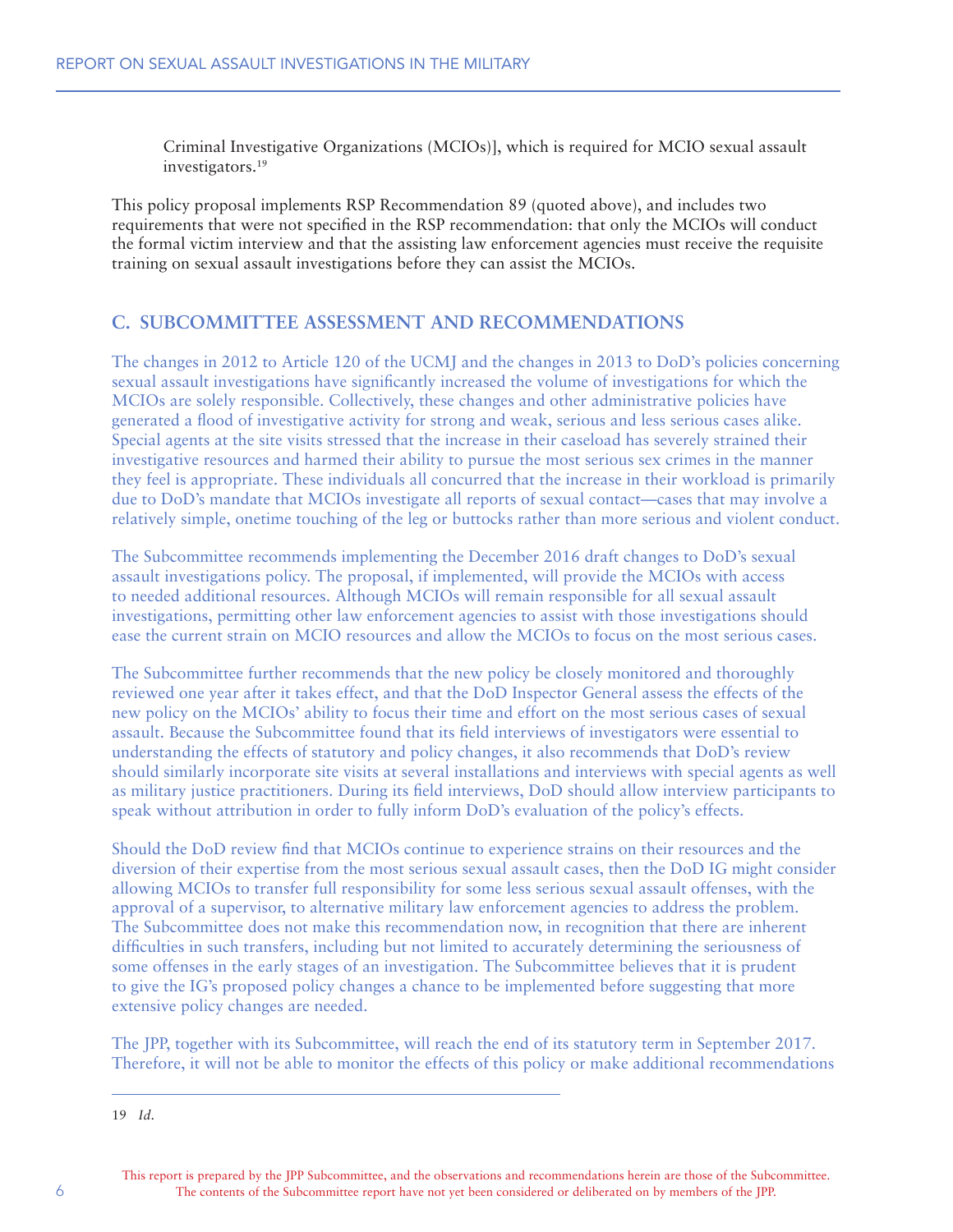about it to the Secretary of Defense. Congress has created a successor panel—the Defense Advisory Committee on Investigation, Prosecution, and Defense of Sexual Assault in the Armed Forces<sup>20</sup> which, the Subcommittee respectfully recommends, should continue to monitor this issue.

*Recommendation 1:* **Allow MCIOs to use non-MCIO resources for some sexual contact and sexual assault cases. MCIOs have substantial and sophisticated expertise in the investigation of sexual assault cases. The Subcommittee heard, however, that the MCIOs are spread too thin and their ability to investigate the penetrative and other cases requiring more investigative expertise is seriously hampered—largely because of policies that require them to investigate every case of sexual contact as well as sexual assault.** 

**The Subcommittee believes this policy should be changed in order to ensure that MCIOs can focus on the most serious sexual assault cases. Under new policy guidance for the MCIOs developed by the Department of Defense Office of Inspector General, Service law enforcement agencies would be allowed to assist the MCIOs with sexual assault investigations, under the supervision of the MCIOs.** 

**Therefore, the Subcommittee recommends that the policy guidance be implemented as soon as possible and that one year after its implementation, the Department of Defense Office of Inspector General assess whether this policy has been effective in ensuring that the MCIOs focus on the most serious sexual assault cases. As part of its assessment, the DoD Office of Inspector General should conduct site visits at several installations and seek information, preferably on a non-attribution basis, directly from special agents in the field.** 

**The Subcommittee also recommends that the advisory committee that follows the JPP, the Defense Advisory Committee on Investigation, Prosecution, and Defense of Sexual Assault in the Armed Forces, monitor the effects of this DoD policy and make findings and recommendations to the Secretary of Defense as it deems appropriate.**

### **II. CURRENT POLICIES AND PRACTICE RENDER INVESTIGATIONS LESS THOROUGH AND LESS EXPEDITIOUS THAN THEY SHOULD BE**

#### **A. Site Visit Information**

Participants in the Subcommittee's site visits raised a number of other issues that they felt collectively hamper an investigator's ability to conduct thorough investigations. The Subcommittee recognizes that the comments it heard depend in some measure on the military Service, location, and level of experience of the participants, and that a single anecdote does not necessarily indicate a broader trend or a widespread problem. However, the general themes identified below were raised at every site visited by the Subcommittee and were often supported by specific examples, suggesting that some systemic problems may exist that can and should be addressed.

<sup>20</sup> The Secretary of Defense, pursuant to Section 546 of the National Defense Authorization Act for Fiscal Year 2015, as modified by section 537 of the National Defense Authorization Act for Fiscal Year 2016, established this nondiscretionary advisory committee. Section 546 of the FY15 NDAA provides that it shall review, on an ongoing basis, cases involving allegations of rape, forcible sodomy, sexual assault, and other sexual misconduct involving members of the Armed Forces.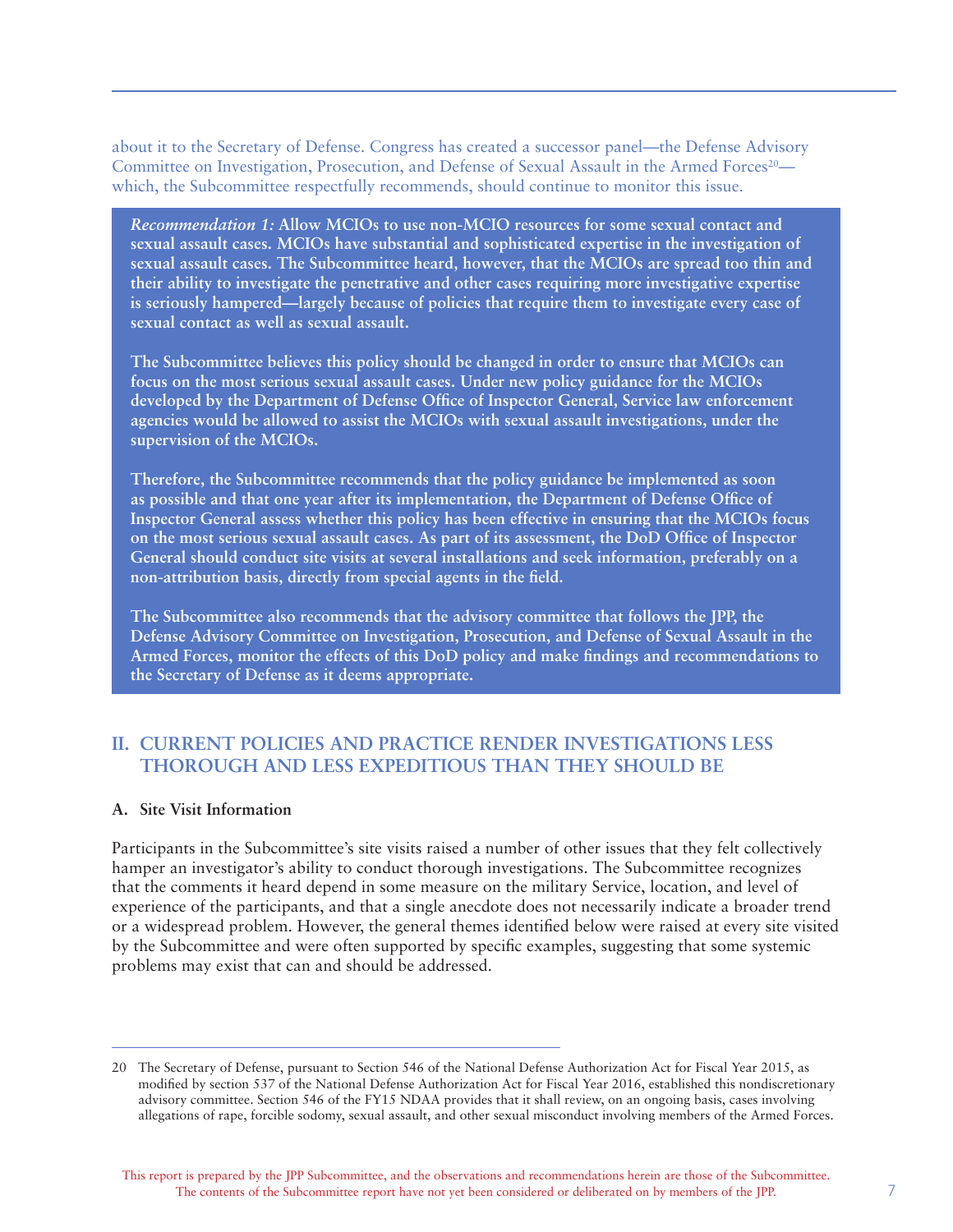#### *1. The initial investigatory interview of a sexual assault victim is often delayed, to the detriment of the case.*

It is important to note that since the establishment of SARCs, military investigators and military police are no longer the first people to receive sexual assault reports. MCIO investigators in all Services told the Subcommittee that today the vast majority of sexual assault reports from Service members are made to the SARC office, which then informs the MCIO of the allegation. They said that this is a relatively recent development. Most site visit participants noted that in the past, victims contacted their command, the military police (or other Service equivalent), or the MCIO to report an alleged sexual assault. While the option of reporting to MCIOs remains, the agents said that they typically do not hear from victims directly.

Investigators uniformly reported that the first interview of a victim must be scheduled through the special victims' counsel or victims' legal counsel (SVC/VLC), if the victim has already obtained counsel. If the complaining witness has not yet retained counsel and reports a sexual assault directly to the MCIO, MCIOs must notify victims of their right to SVC/VLC representation before beginning the interview.<sup>21</sup> MCIO investigators at site visits reported that victims almost always elect to meet with counsel before agreeing to be interviewed; as a result, the initial investigatory interview is delayed until an SVC/VLC can be assigned and the initial interview can be scheduled.<sup>22</sup> Several special agents indicated that finding a time when the SVC/VLC can attend the initial interview can delay the interview by weeks, or in some cases months, depending on the attorney's availability.23 A majority of the agents expressed concern that this passage of time could cause them to lose valuable physical or digital evidence, as well as impair a victim's ability to clearly remember details. Moreover, other avenues of investigation cannot, for practical reasons, be identified and pursued until this initial interview is conducted.24

#### *2. Investigators feel discouraged from asking sexual assault victims questions that might be seen as "confrontational."*

Many senior investigators expressed a concern that they are no longer interviewing the victim in a manner that is best suited to eliciting all the facts and circumstances necessary to discover what occurred. The Subcommittee was told that investigators are now taught not to probe too deeply into

- 23 Prosecutors who spoke to the Subcommittee expressed the same frustration with their attempts to schedule interviews with victims. This topic will be addressed in subsequent reports issued by the JPP Subcommittee.
- 24 A few investigators at the site visits noted that the vast majority of sexual assault cases they deal with involve "delayed" reports (witnesses did not specify the length of the delay), and that in such cases the loss of access to potential evidence could be attributed to delayed reporting rather than to the schedule of the SVC/VLC.

<sup>21</sup> *See* DoDI 5505.18, *supra* note 4, encl. 2.11 (requiring an MCIO investigator assigned to conduct an adult sexual assault investigation to inform a sexual assault victim of availability of legal assistance); *see also* Dep't of Def. Instruction 6495.02, Sexual Assault Prevention and Response (SAPR) Program Procedures, encl. 2, para. 6(m) (Feb. 12, 2014) (requiring Service Secretaries to "[e]stablish procedures that require, upon seeking assistance from a SARC, SAPR VA, MCIO, the Victim Witness Assistance Program (VWAP), or trial counsel, that each Service member who reports that he or she has been a victim of a sexual assault be informed of and given the opportunity to . . . [c]onsult with legal assistance  $counted \dots$ ").

<sup>22</sup> *See also Transcript of JPP Public Meeting* 215 (April 8, 2016) (testimony of Mr. Guy Surian, U.S. Army, Deputy Chief of Investigative Operations, Investigative Policy and Criminal Intelligence, U.S. Army Criminal Investigation Command (CID)) ("The requirement to notify the SVC prior to interviewing the victim along with the SVC's primary duty to best represent their client's interests have on occasion been problematic. We have an example recently in which two soldiers both arrived at a CID office and both claimed to have been sexually assaulted. So we had to notify two SVCs. After the victims had talked to their SVCs they declined to make any statements to the CID which was problematic.").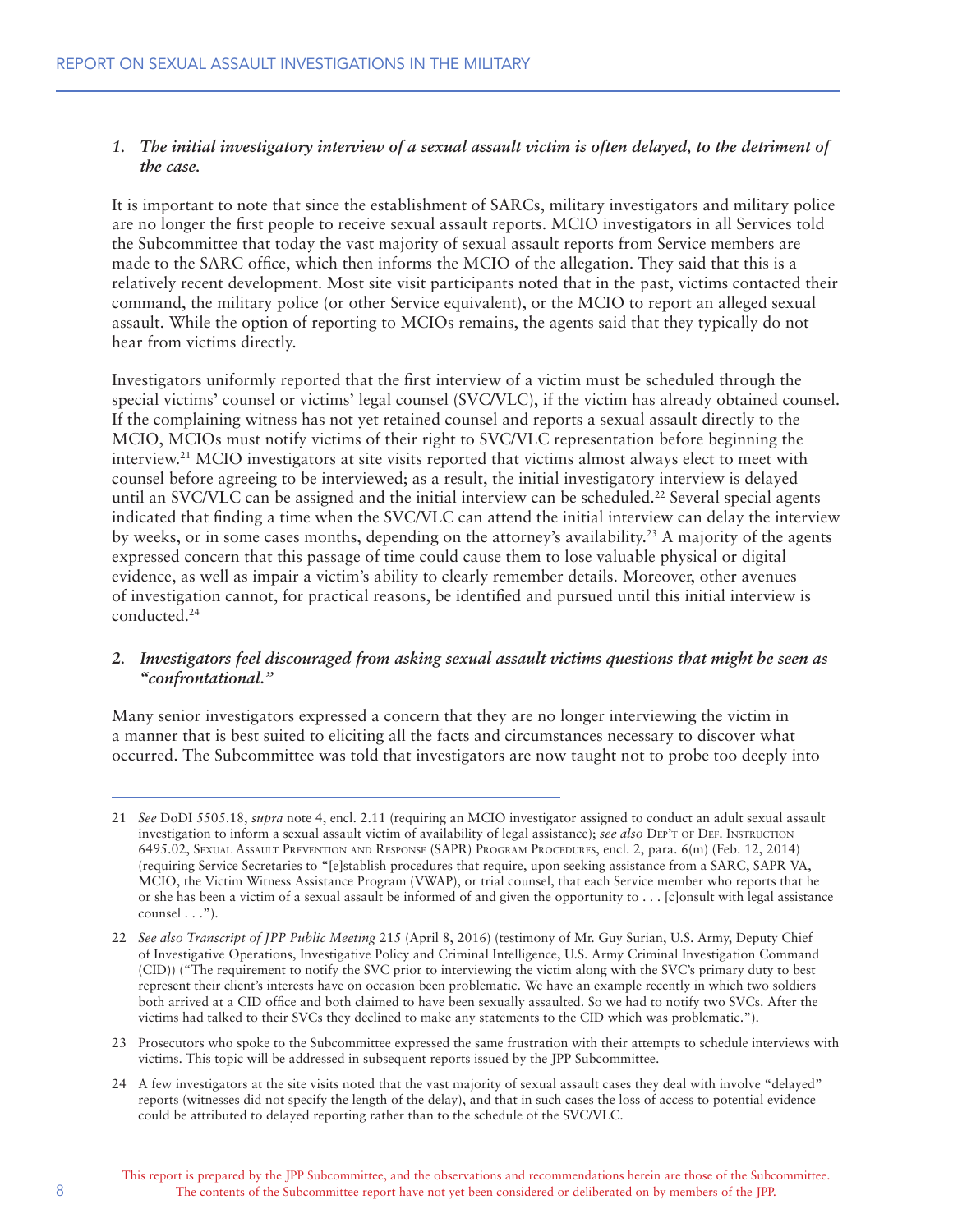the details of a sexual assault victim's account. In addition, they are discouraged from "confronting" a complaining witness with aspects of his or her account that do not make logical sense or that conflict with other evidence, including the victim's own inconsistent statements. The investigators stated that, when done appropriately, such questioning is not insensitive and indeed is a crucial investigative practice. As one senior agent explained, in investigative circles "confrontation" is a term of art and does not entail the hostility connoted by the common use of the word. A confrontational, or clarifying, interview involves questions that invite a witness to explain new or inconsistent evidence and statements. While it is clear from the site visits that the Services differ in their approach to this technique, MCIO training, internal practices, or both give many agents the impression that they have to accept the complainant's account at face value, without thoroughly exploring discrepancies or seeking more detail in the complainant's account. One MCIO investigator described being trained to investigate the sexual assault "that did happen" and not the possibility that it did not happen. This approach was problematic, the special agent implied, because it could lead them to overlook important facts and evidence, obscuring the reality of what had occurred.

Internal MCIO policies may likewise discourage thorough questioning of sexual assault victims. Many agents explained that they are required to obtain a supervisor's approval before conducting any interview subsequent to the initial victim interview. The imposition of bureaucratic obstacles to interviewing a victim was widely viewed as a deterrent, and field agents felt dismayed that their MCIO leadership would question their determination that a subsequent interview was a critical investigative step.

#### *3. SVCs/VLCs limit contact with the victim and the scope of victim interviews.*

In addition, a number of agents told Subcommittee members that SVCs/VLCs who attend the investigative interviews sometimes object to certain necessary and relevant questions or advise the victim not to answer them. Other investigators reported that the mere presence of the SVC/ VLC dissuades them from asking probing questions out of fear that they will be accused of being inappropriate or being too hard on the victim. The Subcommittee heard at one site visit that an SVC/ VLC objected every time an agent asked a victim what sort of resolution of the case he or she wanted, even though his training courses had taught the agent that this was an important and routine question to ask. The SVC/VLC's position was that the client's answer could later be exploited by a defense attorney on cross-examination.25

The Subcommittee was told that some SVCs/VLCs request that investigators who want to do follow-up interviews with a victim provide the questions in writing in advance of the interview, while others object to any follow-up interviews at all. Some investigators indicated that if inconsistencies in the victim's statement arise during the course of the investigation, they must ask the SVC/VLC to speak with the client to clarify the points because the SVC/VLC do not permit investigators to speak directly with the victim. The SVCs/VLCs then relay back the responses. The Subcommittee heard from SVCs/ VLCs that they wanted their clients to be interviewed only one time so that defense counsel cannot claim at trial that the victim made inconsistent statements.26 Investigators almost universally lamented the resulting loss of rapport-building opportunities, as well as the potential loss of information, since details about an incident are commonly gathered over time after a traumatic event such as sexual

<sup>25</sup> The Subcommittee notes that while a defense attorney might portray a victim's statement to investigators in a light most favorable to the defense for various reasons, this is not a reason to curtail appropriate questioning of a victim.

<sup>26</sup> This is a summary of the most common explanation provided at site visits by SVCs/VLCs for advising clients to agree to only one interview. The Subcommittee recognizes that other concerns, such as a victim's potential liability for collateral misconduct, may also influence the SVC's/VLC's advice to clients, if applicable to the case.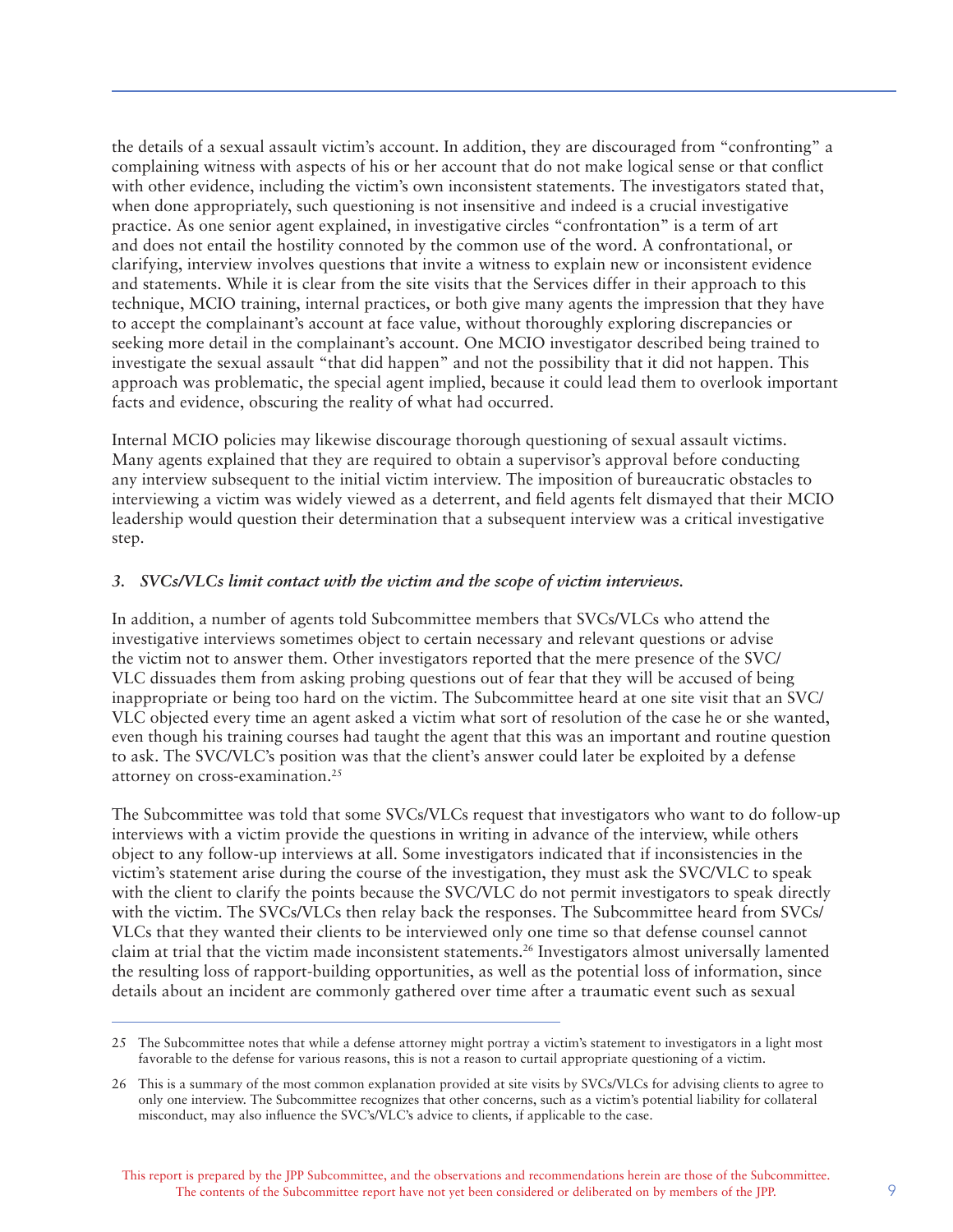assault. Indeed, they also pointed out that follow-up interviews are the norm in the private sector during sexual assault investigations.<sup>27</sup>

#### *4. Investigators experience difficulties in obtaining needed and relevant evidence from victims who file unrestricted reports of sexual assault.*

At several site visit locations, trial counsel and investigators recounted cases in which victims, on the advice of their SVC/VLC, declined to turn over potential evidence to investigators. Some SVCs/ VLCs openly acknowledged that they advise clients not to turn over their cell phones to investigators even when it is likely to contain potential evidence.<sup>28</sup> Among the reasons offered for this advice were the financial loss to the victim when investigators retain the phone for forensic analysis and privacy concerns over the vast amount of personal information typically contained on a smartphone. Both of these problems can be minimized if not eliminated by modern forensic techniques for imaging and searching cell phones. None of the SVCs/VLCs interviewed expressed a concern that their advice or advocacy could hamper the investigation or prosecution of the case. Some SVCs/VLCs explained that their paramount concern is the victims' privacy, and they view the possibility that their advice might lower the chances for a successful prosecution as of little consequence.

Investigators stressed that the issue of searching a victim's cell phone or other digital devices for evidence frequently arises, because the victim and accused are often acquaintances who may have communicated by phone or social media around the time of the alleged offense. A victim may also have contacted a friend shortly after the incident, and those communications with an outcry witness the person who first hears an allegation of abuse—can be critical to corroborating a complaint. In the instance of a delayed report, a witness's digital footprint often assumes greater importance because other physical evidence, such as DNA, may degrade or disappear over time. Photographs and online activity can assist agents in establishing a timeline of relevant events and provide the only corroboration of a victim's allegation. Still, investigators acknowledged that the amount and value of the evidence contained on a cell phone will vary greatly from one case to the next, depending on the facts.

Investigators explained that they continue the investigation without access to evidence on cell phones, at times with negative consequences. One agent described a case in which an SVC informed a victim that she did not have to disclose text messages she exchanged with the accused. The victim took this advice and refused to give the investigator or the prosecutor the text messages. The accused predictably gave these texts to his attorney, who confronted the victim with them while she was on the witness stand at trial. The prosecutor, having never seen these texts, had not prepared the victim for this line of cross-examination and, as a result, the victim's testimony was seriously undermined.

<sup>27</sup> A number of MCIO special agents were familiar with civilian criminal investigative practice through their prior experience working for civilian law enforcement agencies, and through the training they routinely receive at federal law enforcement training centers.

<sup>28</sup> Investigators generally need to have credible information establishing probable cause to believe that an item such as a cell phone contains evidence that corroborates a victim's statement or bears on the guilt or innocence of the accused. Investigators may obtain the item with the victim's consent or by obtaining a warrant, known in the military as a "search authorization," to seize and search the item. Military Rule of Evidence (M.R.E.) 315, Probable Cause Searches, provides that a commander, military magistrate, or military judge may issue a search authorization of persons or property under military control. M.R.E. 315(c) specifically states "a search authorization may be valid under this rule for a search of (1) the physical person of anyone subject to military law or the law of war wherever found; (2) military property of the United States or of nonappropriated fund activities of an Armed Force of the United States wherever located; (3) persons or property situated on or in a military installation, encampment, vessel, aircraft, vehicle, or any other location under military control, wherever located; or (4) nonmilitary property within a foreign country." MANUAL FOR COURT-MARTIAL, UNITED STATES (2016 ed.), MIL. R. EVID. 315.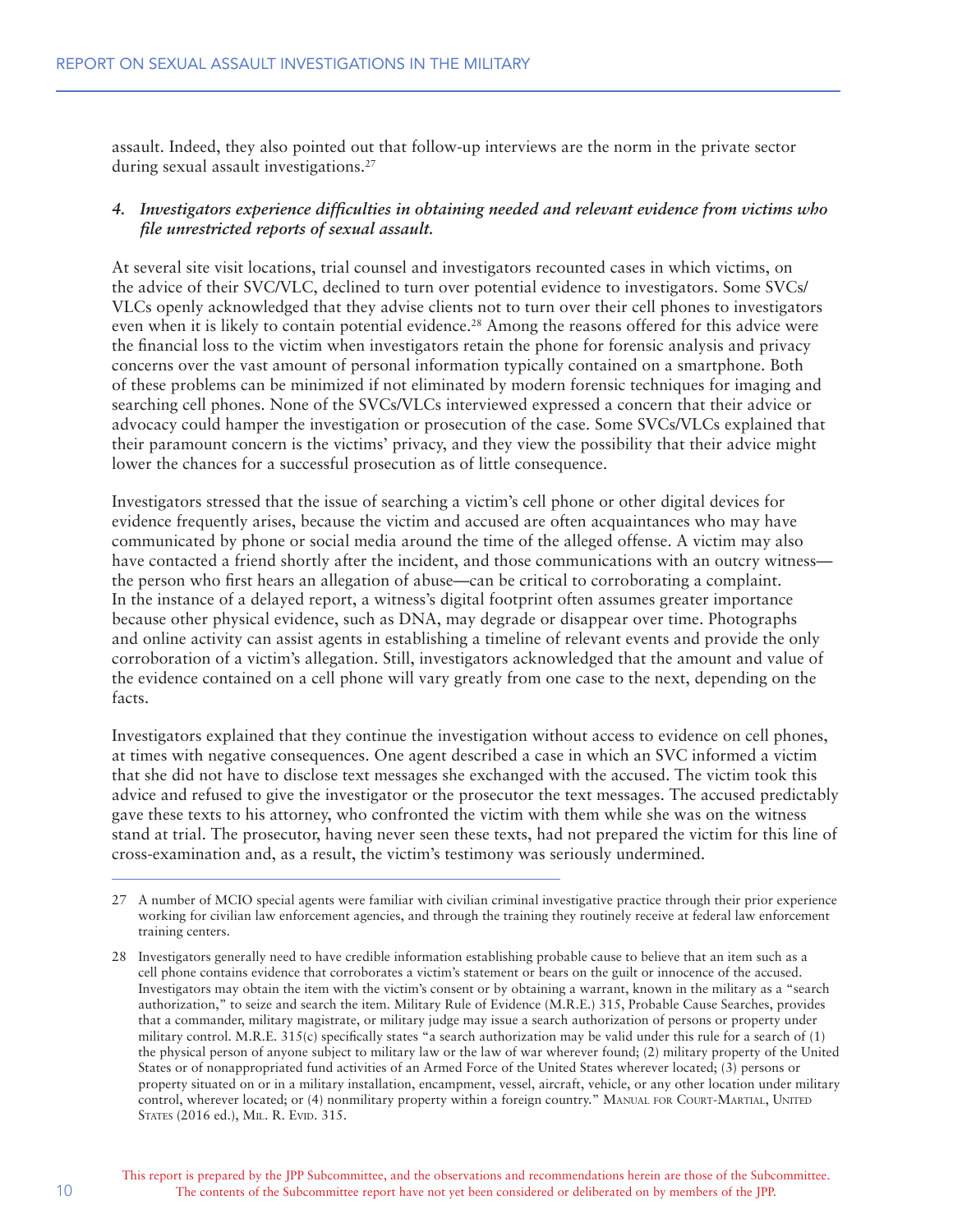#### *5. Despite recent improvements in prosecutor-MCIO relationships, tensions persist and impair the thoroughness of investigations.*

Prosecutors and investigators repeatedly described tensions in their working relationships with one another. Trial counsel generally agreed that coordination on sexual assault investigations has improved, but many complained that investigators all too often decline to follow up on important leads. For their part, investigators expressed the view that many requests for additional investigative activity from trial counsel are unnecessary or are difficult for an investigative unit that is already overburdened and understaffed to execute. Some prosecutors ventured that these difficulties may be the result of internal MCIO protocols that stress timely completion of investigative tasks and pressure agents to close a case quickly. In the same vein, prosecutors noted, investigators are reluctant to reopen a closed case except to document newly received lab results or a similarly significant event.

Internal MCIO policies were not clearly defined in site visit discussions, but some agents mentioned internal deadlines of six months to close a case in one Service, and 90 days in another Service. Anecdotally, the investigators clarified that despite these guidelines, they have seen instances in which sexual contact offense investigations take one year to complete. Both investigators and trial counsel stated that before agents close a case, they have to consult with a prosecutor and a commander to make a probable cause determination and document the final decision on case disposition; thus prosecutors do have input before a case is closed. However, should subsequent developments in a case reveal the need for additional investigative steps, prosecutors described real difficulties in getting this additional investigative work completed.

#### *6. Cases are delayed by the length of time taken by forensic labs to test potential evidence.*

Several prosecutors and investigators raised the issue of delays caused by the time it takes for forensic lab analysis of evidence. At one installation, prosecutors reported that they typically wait six months for DNA test results. The Subcommittee members were told that DoD labs generally prioritize cases that are pending court-martial, but notifying the lab that a court-martial is pending does not necessarily result in expeditious testing. Trial counsel at one installation said that they will sometimes charge an accused just to hasten the receipt of digital or DNA evidence from the lab, even when the sum total of existing evidence may not support a successful prosecution.

Experiences at other installations varied: one location reported that a Service-specific lab could test evidence in less than 60 days, while at another, agents stated that they wait more than 90 days for lab results, and for that reason they are unable to close their cases expeditiously. By comparison, a civilian detective who participated in one site visit said that he has to wait 12–16 months for forensic testing in his civilian jurisdiction, and afterward collects a DNA swab from the defendant to confirm the results; in his observation, civilian sexual assault investigations take longer than comparable military criminal investigations.

#### **B. Other Sources of Information**

#### *1. MCIO structure.*

The MCIOs are generally responsible for investigating the most serious offenses committed by members of the military Services. Each Service maintains a stovepiped organization that does not answer to a military commander or to a commander's staff judge advocate (SJA). These independent law enforcement organizations receive investigative policy and guidance from the Department of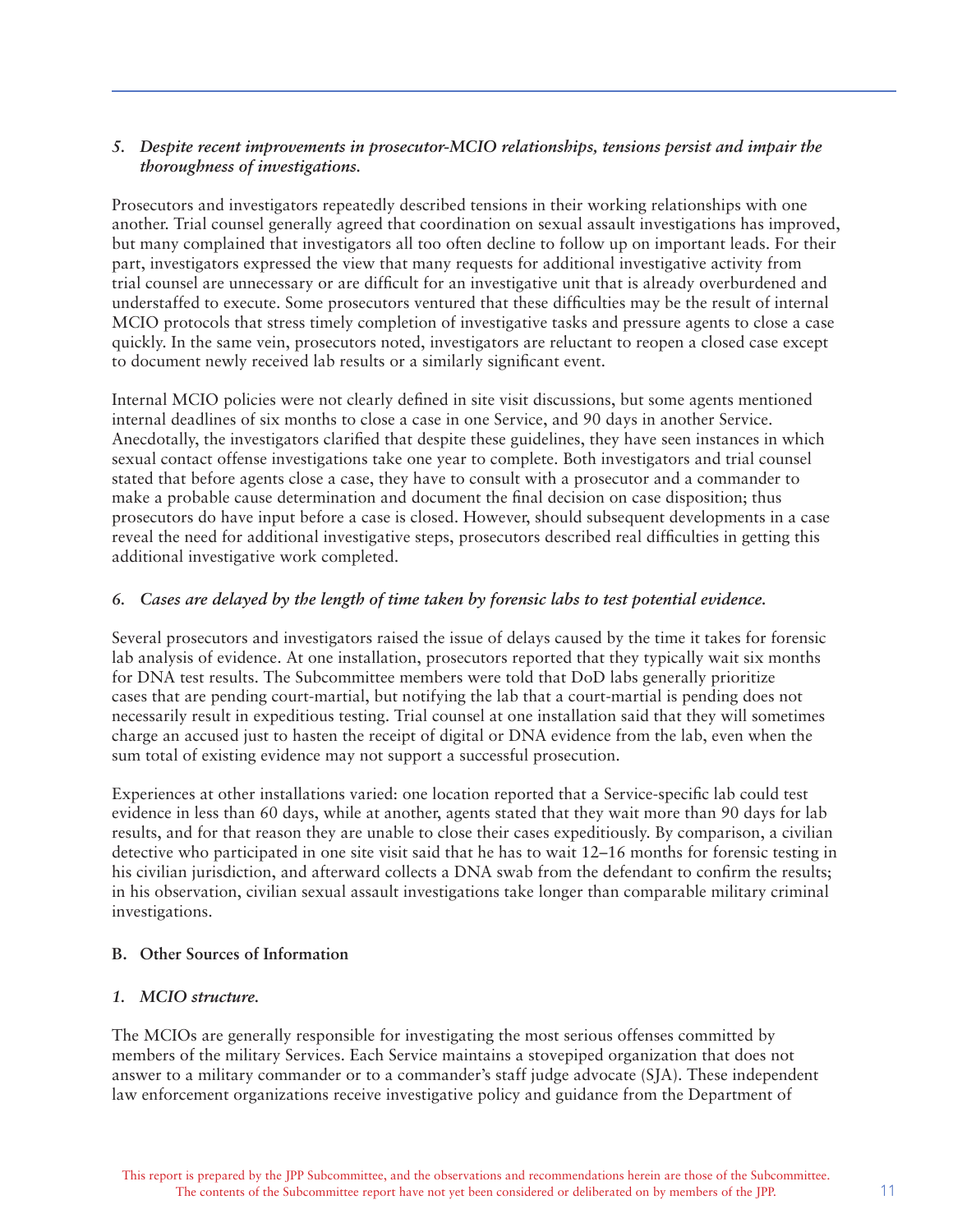Defense Office of the Inspector General, and the MCIO in each Service establishes its own policies and protocols consistent with DoD IG directives.

#### *2. Information presented to the JPP in April 2016.*

The JPP examined how MCIOs and other stakeholders in the military justice process interact with SVCs/VLCs and addressed some of the issues identified above. The JPP heard testimony in its April 2016 public meeting from senior officials within each MCIO regarding the impact of SVC/VLC representation and corresponding policies on sexual assault investigations. The witnesses echoed the concerns heard by the Subcommittee members at the site visits regarding investigative delays caused by SVCs/VLCs and noted that policies continue to evolve to accommodate SVC/VLC representation.29 As one senior MCIO official testified:

In regards to special victim counsel, we consider the introduction of the special victim counsel to still be a work in progress in some respects. The agents have been provided extensive guidance on how to work with the SVC. The agent has the responsibility of notifying the victim of their right to an SVC representation. The victim's SVC is allowed to be present during the interviews. The requirement to notify the SVC prior to interviewing the victim along with the SVC's primary duty to best represent their client's interests have on occasion been problematic.<sup>30</sup>

Another senior MCIO official suggested that trends in his organization are similar, explaining:

The special victim counsel program has come a long way since its inception. . . . The advent of this service has had an impact on our investigations. The coordination required to ensure all victim service personnel can attend interviews oftentimes delays the interview process. Collateral misconduct in service can impact victim disclosure and evidence collection. In some instances the victim has elected not to meet with NCIS at all which negates our ability to explain the investigative process and ensure the victim is making a fully informed decision as to their level of participation. We have maintained positive relationships, engaged early and often, and in most instances can quickly address the issues.<sup>31</sup>

JPP presenters also acknowledged that it is difficult to assess the impact of these delays on the overall quality of the investigation, and that these issues have become less pronounced over time.<sup>32</sup>

<sup>29</sup> Transcript of JPP Public Meeting 220–21 (April 8, 2016) (testimony of Mr. Jeremy Gauthier, U.S. Navy, Deputy Assistant Director, Criminal Investigations and Operations Directorate, NCIS Headquarters). Id. at 225–27 (testimony of Mr. Kevin Poorman, U.S. Air Force, Associate Director, Criminal Headquarters, Air Force Office of Special Investigations).

<sup>30</sup> Id. at 215 (testimony of Mr. Guy Surian, U.S. Army, Deputy Chief of Investigative Operations, Investigative Policy and Criminal Intelligence, U.S. Army Criminal Investigation Command (CID)).

<sup>31</sup> Id. at 220–21 (testimony of Mr. Jeremy Gauthier, U.S. Navy, Deputy Assistant Director, Criminal Investigations and Operations Directorate, NCIS Headquarters).

<sup>32</sup> Id. at 257–58.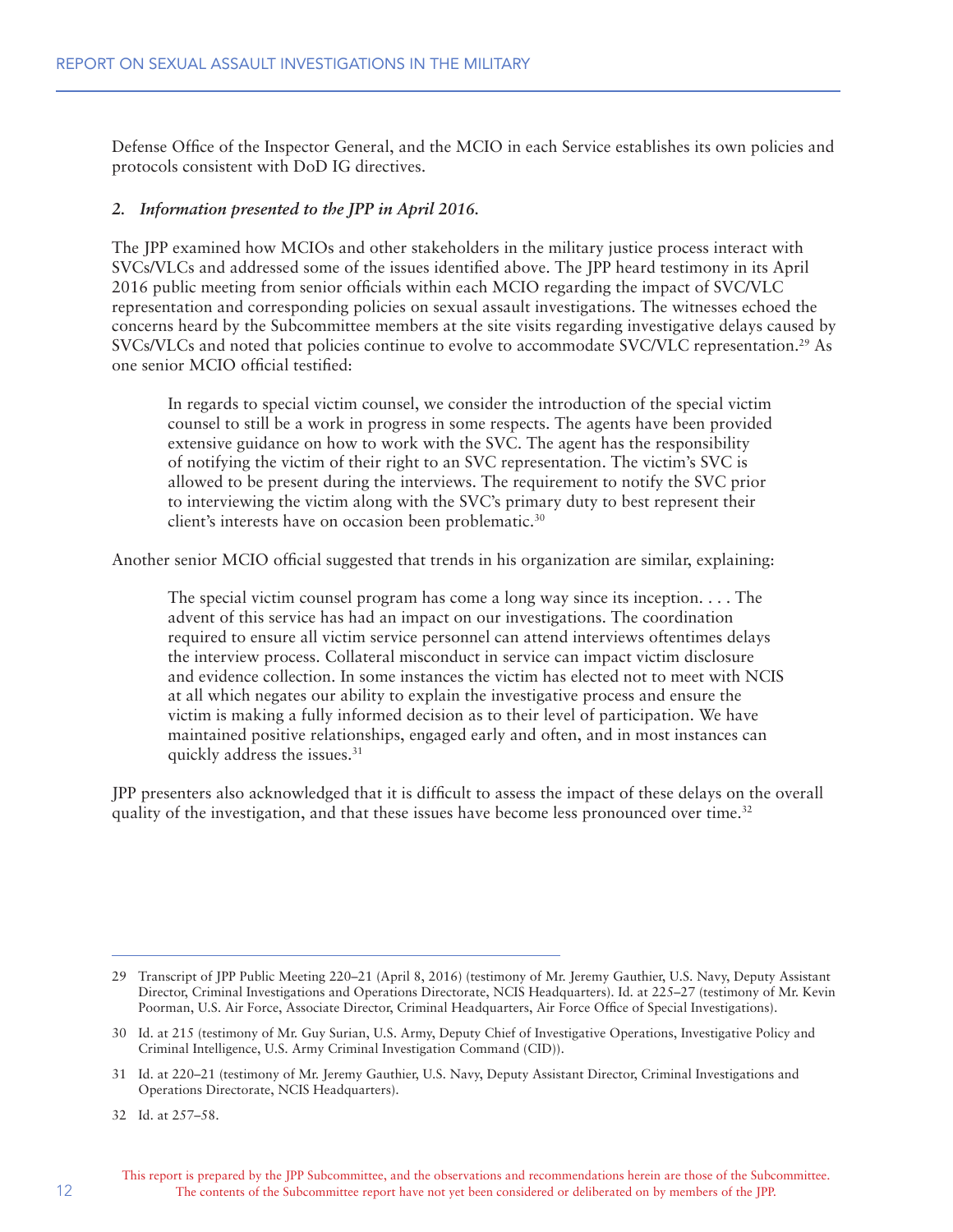#### *3. RSP Findings and Recommendations in 2014.*

In its June 2014 report the RSP made the following recommendation, which Congress enacted in part in the National Defense Authorization Act for Fiscal Year 2016 (FY16 NDAA):<sup>33</sup>

**RSP Recommendation 62:** The Secretary of Defense develop and implement policy that, when information comes to military police about an instance of sexual assault by whatever means, the first step in an investigation is to advise the victim that she or he has the right to speak with a special victim counsel before determining whether to file a restricted or unrestricted report, or no report at all.<sup>34</sup>

The FY16 NDAA specifically requires that MCIO agents advise victims of their right to an SVC or VLC before the initial interview. Congress did not adopt the portion of RSP Recommendation 62 regarding victims' being advised of the right to a SVC/VLC prior to their electing to file an unrestricted or restricted report. MCIOs ensure that investigators speak to a victim only with his or her attorney present, subject to exceptions for exigent circumstances.<sup>35</sup>

In addition to reviewing how MCIOs safeguard victims' rights and interests in the investigative process, the RSP examined the thoroughness of sexual assault investigations. On this subject, the RSP heard testimony in 2013 and 2014 from prosecutors who voiced concerns similar to those raised during the JPP Subcommittee's site visits in 2016 about the premature closing of sexual assault investigations. The RSP noted the disagreements between trial counsel and MCIOs, stating:

According to MCIO agents, investigators complete thorough investigations, following all logical leads prior to reaching any conclusions. Military prosecutors, however, provided mixed reviews of the quality of MCIO investigations and often felt additional investigation was necessary. Military prosecutors also conveyed that investigations are considered closed when they are passed to the commander for review and that it is difficult to "reopen" cases for further investigation.<sup>36</sup>

On the basis of this information, the RSP recommended the following:

**Recommendation 94-A.** The Secretary of Defense should direct MCIOs to standardize their procedures to require that MCIO investigators coordinate with the trial counsel to review all of the evidence, and to annotate in the case file that the trial counsel agrees all appropriate investigation has taken place before providing a report to the appropriate commander for a disposition decision. Neither the trial counsel, nor the investigator, should be permitted to make a dispositive opinion whether probable cause exists.37

<sup>33</sup> National Defense Authorization Act for Fiscal Year 2016 [hereinafter FY16 NDAA], Pub. L. No. 114-92, § 534, 129 Stat. 726 (2015).

<sup>34</sup> RSP Report at 32.

<sup>35</sup> *See Transcript of JPP Public Meeting* 215–25 (April 8, 2016) (testimony of Mr. Jeremy Gauthier, U.S. Navy, Deputy Assistant Director, Criminal Investigations and Operations Directorate, NCIS Headquarters).

<sup>36</sup> RSP Report at 123.

<sup>37</sup> RSP Report at 42.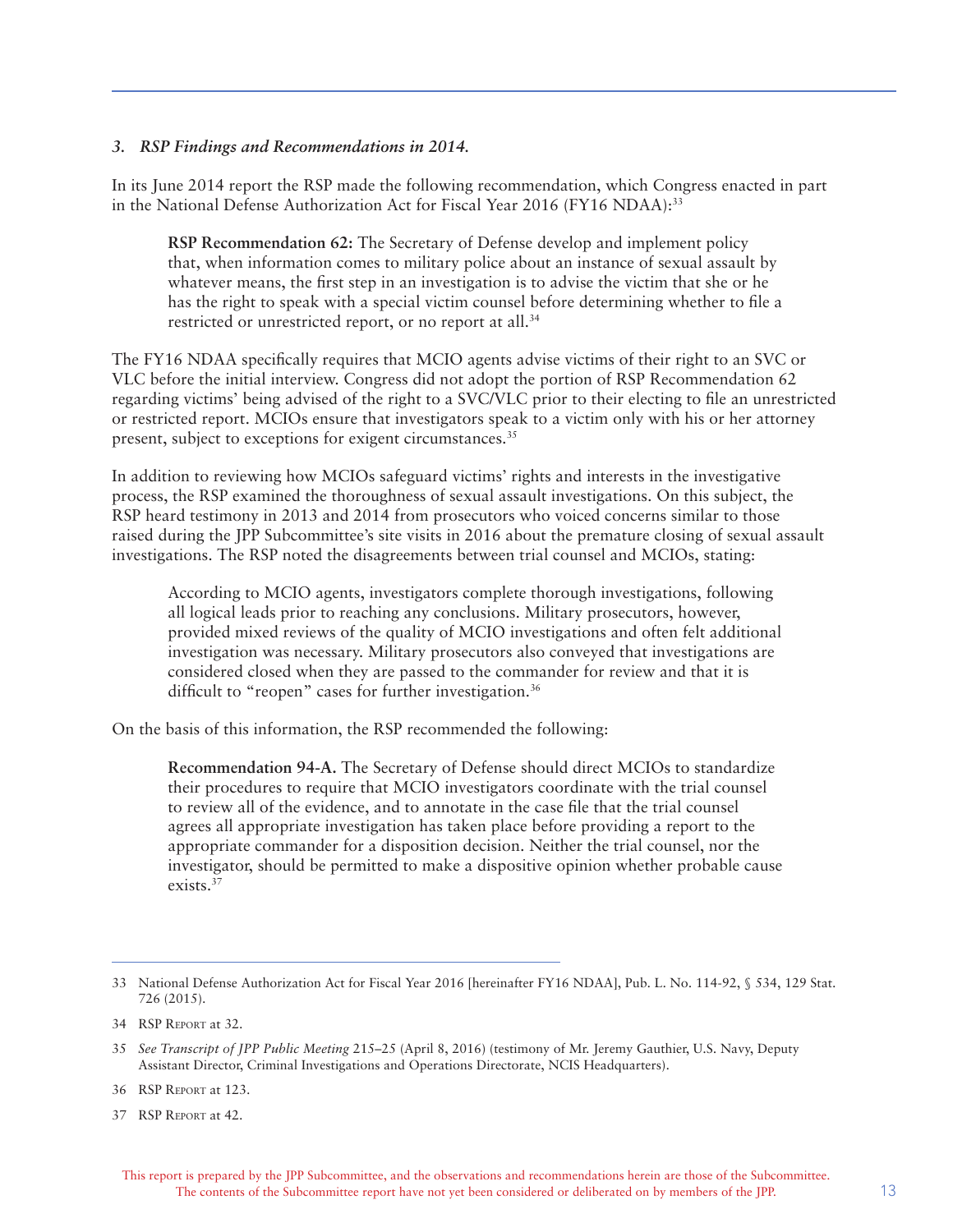Recommendation 94-B. To ensure investigators continue to remain responsive to investigative requests after the commander receives the case file, the MCIO commanders and directors should continue to ensure investigators are trained that all sexual assault cases remain open for further investigation until final disposition of the case.38

DoD did not adopt these recommendations, but they have been referred to various working groups within the military Services. At present, MCIOs have to include in each investigative report the commander's decision whether probable cause exists to believe an offense was committed, as well as the appropriate disposition for the case—and to include this information, they must either leave open or reopen cases.

Finally, the RSP's Comparative Systems Subcommittee (CSS) examined processing times at military and civilian crime lab facilities. The military's primary laboratory, the Defense Forensic Science Center (formerly the U.S. Army Criminal Investigation Laboratory), located in Forest Park, Georgia, informed the CSS that in 2014, the turnaround time for a laboratory request—the time from when the lab receives the evidence until the lab completes its analysis and sends a report to the requesting agent—was 77 days.<sup>39</sup> Witnesses noted that this time frame is dependent on several factors, such as lab resources, current caseload, and the amount of evidence to be examined in response to a request.40 The JPP Subcommittee did not seek specific, updated information from military lab facilities to supplement the RSP and site visit information.

#### **C. Subcommittee Assessment and Recommendations**

In the wake of Congress's emphasis on sexual assault cases, DoD and the MCIOs have written numerous policies designed to enhance the quality of sexual assault investigations. Unfortunately, most MCIO-specific policies are not publicly available, owing to the sensitive nature of investigative methods. However, the Subcommittee repeatedly received comments during site visits to the effect that investigators today have reduced access to evidence and to victims but are responsible for investigating a broader spectrum of misconduct than ever before. Their investigations also carry more administrative burdens, such as duplicative reports and forms, but contain less evidence, owing in part to their own internal policies and practices regarding victim interviews. Because of the strain on investigative resources, and for all of the reasons stated above, some investigators resist undertaking or are simply unable to do the additional investigative work needed to fully prepare a case for prosecution.

Further complicating the completion of a thorough investigation is a method of SVC/VLC advocacy that restricts the information that investigators and prosecutors can gather from victims. Investigators are likely to be the second or third person victims speak with about the offense, and they can talk only in the presence of the victim's attorney, who may limit the breadth of the inquiry or advise victims not to speak with investigators more than once. A victim's decision to act on the advice of his or her counsel is not inherently problematic. Rather, the problems occur when, on the advice of counsel or on their own, victims limit their participation and fail to provide investigators with evidence relevant to the investigation. Even when the SVC/VLC provides the investigator's question to the victim and communicates the response back to the investigator, the investigator loses valuable information because

<sup>38</sup> *Id*.

<sup>39</sup> RSP Report, Annex A, Report of the Comparative Systems Subcommittee 101 (May 2014), *available at* http:// responsesystemspanel.whs.mil/Public/docs/Reports/00\_Final/RSP\_Report\_Annex\_Final\_20140627.pdf.

<sup>40</sup> *Id*.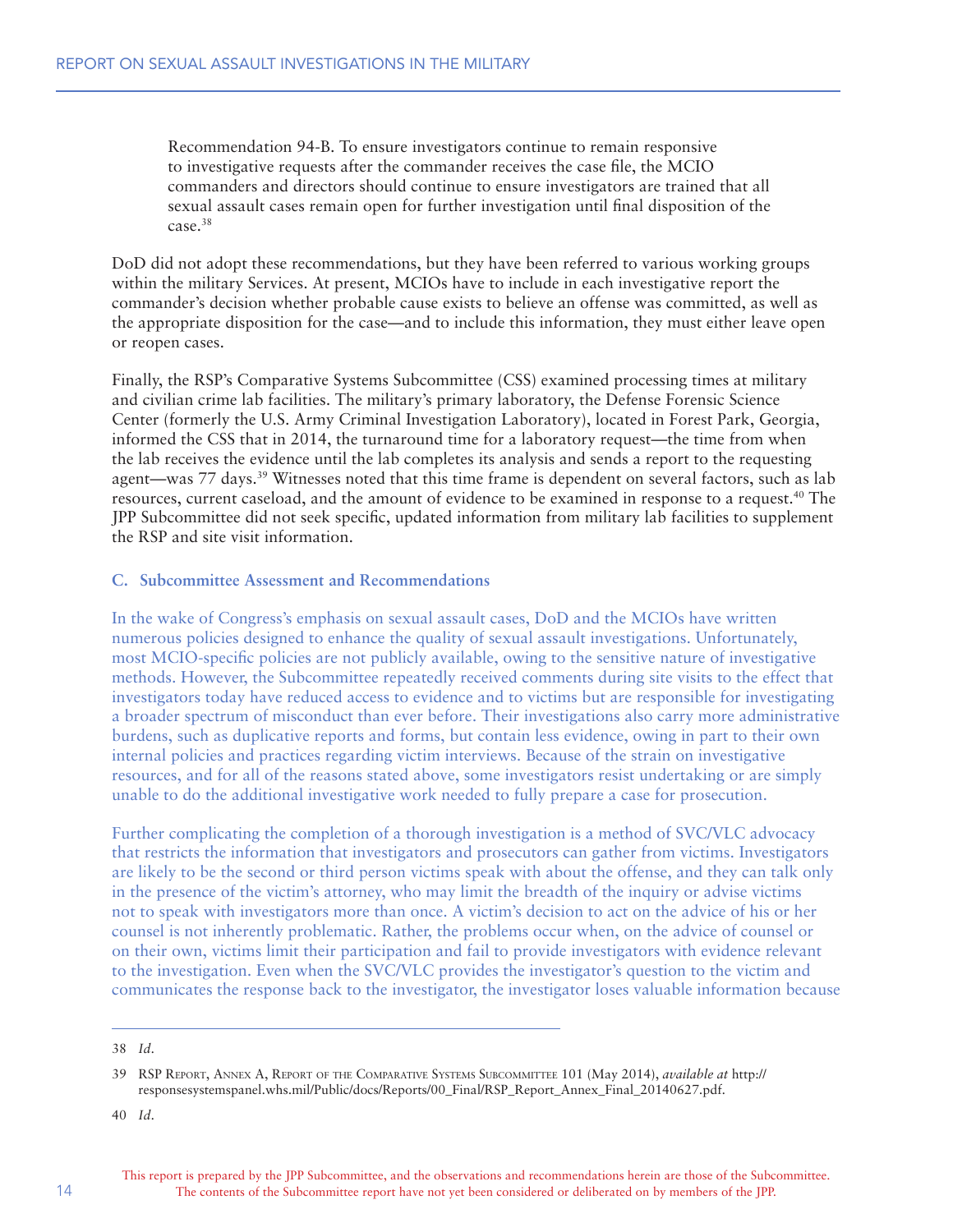he or she is unable to personally observe a victim's demeanor or reaction to an investigator's question. Moreover, investigators may not fully comprehend, or may have additional questions based on the written or verbal responses of an SVC/VLC who does not allow the victim to be questioned directly after the initial interview. Denying follow-up interviews therefore prevents investigators from fully exploring and understanding what could potentially become very important issues in a case.

When a victim either declines subsequent investigative interviews, or refuses to turn over relevant evidence—such as photographs, text messages, or social media information contained on the victim's cell phone—investigators and prosecutors make decisions about investigating and charging without possessing all available evidence. There is a general sense among the investigators and prosecutors interviewed at the site visits that they must press forward without a victim's full cooperation, an approach that raises concerns about not just the fairness of an investigation, but also the overall fairness of a prosecution.

The Subcommittee heard a number of reasons why victims might not cooperate with requests for evidence from the victim's cell phone, from concerns they would not have access to their phones for extended periods of time to concerns about the privacy of information in their phones not related to their case. However, the Subcommittee heard from the investigators and others that these kinds of concerns are somewhat misguided as the technology for imaging and searching cell phones has advanced to the point that both the time it takes to image a phone and the intrusion into irrelevant information have been minimized or altogether eliminated.<sup>41</sup>

Case delays take many forms, and waiting on forensic laboratory analysis was one raised by investigators and prosecutors alike during the site visits. Forensic evidence such as DNA testing and digital device examination can yield critical information, particularly in sexual assault cases, and can further guide MCIOs' investigation as well as a prosecutor's charging decisions. The Subcommittee cautions that while labs may prioritize cases pending court-martial, prosecutors should not prefer charges in order to prioritize a case for laboratory testing if the evidence already available does not support such a decision.

*Recommendation 2:* **Ensure prompt initial victim interviews. It is critical that the initial interview of the victim by MCIOs or other law enforcement agencies be conducted promptly after MCIOs receive a report of sexual assault. Yet the Subcommittee heard frequent complaints that the MCIOs' initial interviews were being substantially delayed, often because special victims' counsel or victims' legal counsel were unavailable to attend the interview.** 

**The Subcommittee recommends that the Secretary of Defense take the necessary steps to ensure that special victims' counsel and victims' legal counsel (1) have the resources to schedule and attend the initial victim interview promptly after a report of sexual assault and (2) receive the training necessary to recognize the importance of a prompt victim interview by the MCIO to an effective and just prosecution.**

<sup>41</sup> *See* Service Responses to JPP Request for Information Set 9, Question 162 (Dec. 30, 2016). Options include requesting that the victim provide only limited consent for specific items of evidence such as photos, text messages, call logs, or app data. MCIOs can photograph text messages or make a forensic copy of select information before returning the phone to the victim. RFI responses also indicated that the MCIOs possess the expertise and technology to perform data extraction on-site using Cellebrite technology. Only if further data extraction is needed will the MCIO send the cell phone to the Defense Computer Forensic Laboratory for examination.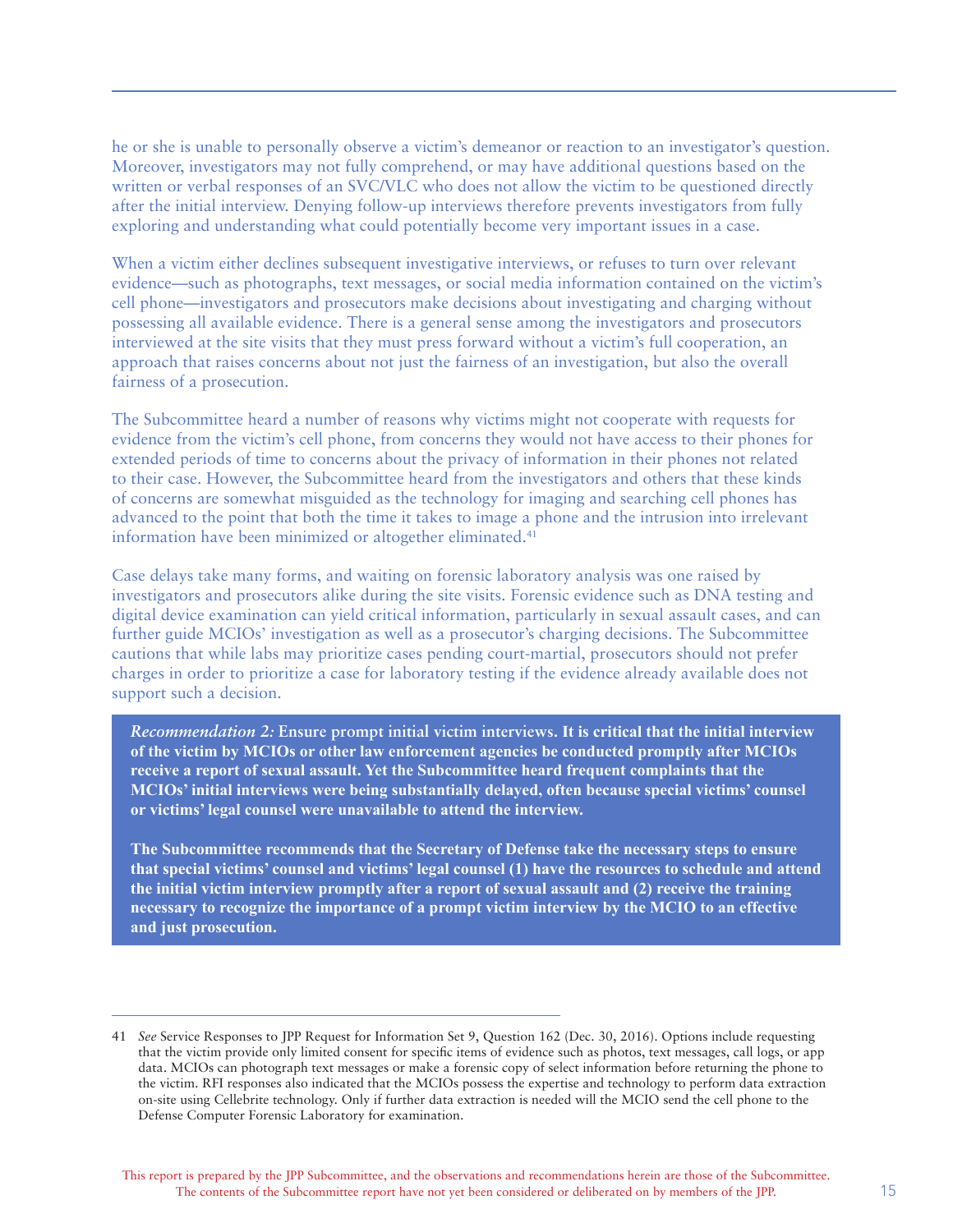*Recommendation 3:* **Remove impediments to thorough victim interviews. The Subcommittee heard complaints from all MCIO special agents interviewed that various impediments prevented or discouraged them from conducting victim interviews that were as thorough as they consider necessary. Specifically, they felt procedures and policies discouraged or prohibited investigators from asking any question that could be perceived as "confrontational" during either the initial or the follow-up interview even when, in their professional judgment, such questions were vital to address conflicting statements given by the victim or other evidence contradicting the victim's account. They also felt investigations were impeded by policies and procedures that discouraged them from conducting follow-up interviews. The Subcommittee accordingly recommends that the Secretary of Defense identify and remove these and any other identified barriers to thorough questioning of the victim by MCIOs or other law enforcement agencies.**

*Recommendation 4:* **Examine and remove impediments to MCIO access to tangible evidence. The Subcommittee heard numerous complaints that investigators have difficulties obtaining evidence from the victim, particularly information on cellular phones or other digital devices. Investigators said the reasons that victims and/or their attorneys gave for not turning over cellular and digital devices included the financial loss to the victim when investigators retain the phone for forensic analysis and privacy concerns over the vast amount of personal information typically contained on a smartphone. These concerns, while legitimate, can be minimized or eliminated by modern forensic techniques for imaging and searching digital devices. Therefore, the Subcommittee recommends that the Secretary of Defense examine these problems and develop appropriate remedies that address victims' legitimate concerns and ensure that sexual assault investigations are complete and thorough.**

*Recommendation 5:* **Reduce delays at forensic laboratories. The Subcommittee heard complaints from MCIOs and prosecutors that the length of time it takes to obtain results from forensic laboratories' testing of evidence impedes the timely completion of sexual assault investigations. Therefore, the Subcommittee recommends that the Secretary of Defense review the resources, staffing, procedures, and policies at forensic laboratories within the Department of Defense to ensure more expeditious testing of evidence by forensic laboratories.**